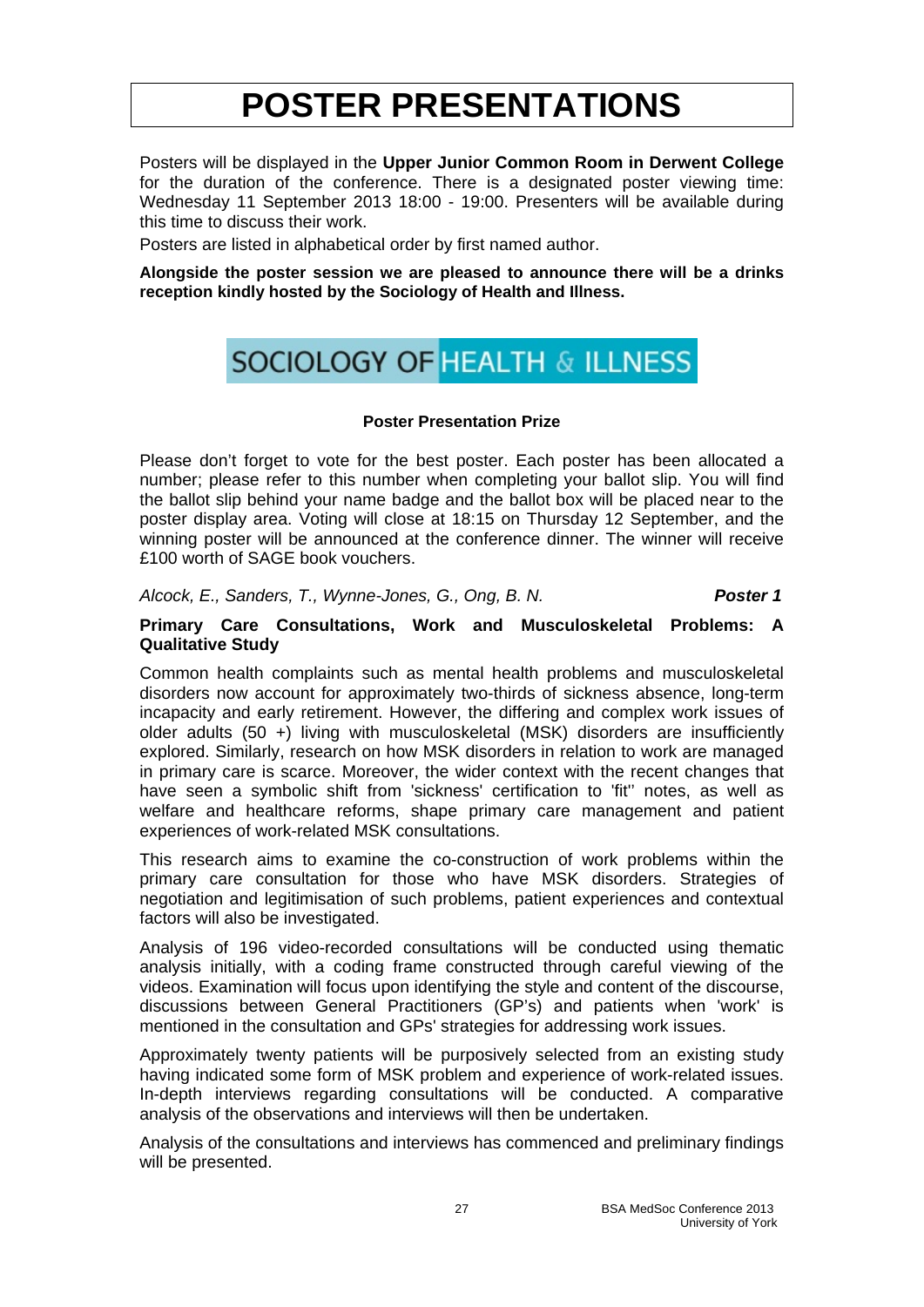### *Alo, O., Olayinka, A. Poster 2*

# **Economic and Health Benefits of Delayed Childbearing and Reduced Family Size in Southwest Nigeria**

Population growth and socioeconomic change have become increasingly rapid in Nigeria in the course of the last two centuries and this has been a cause and effect of African reproductive behaviours. Delayed childbearing as a fertility depressing mechanism has attracted the attention of researchers and policy makers alike considering the importance attached to children in Africa due to lack of old age security in most countries of the continent. This study explored the association between the timing of child bearing, completed family size and measures of economic well-being of women aged 60 and above in 2012. It also investigated the relationship between family size and the well-being of these children once these children have grown up and left home. Methodology was quantitative and qualitative while conclusion was drawn using bivariate and multivariate analysis on a sample of 300 women age 60 years and above from the six states in the southwest geo-political zone in Nigeria. Results indicated that women who bore their first child at age 30 or older and who have a family size of two or less are significantly better off economically and they are healthier. The study recommended massive and compulsory girl child education up to university level and legislation against women employment discrimination in formal sector.

### *Arieli, D. Poster 3*

### **'Falling into the Depths of His Mind: Action Research as a Way of Maintaining a Relationship with a Loved One with Dementia'**

Maintaining meaningful relationships with a loved one who is diagnosed with dementia and hospitalized is significant, both for the person with dementia and for his/ her relatives and friends. Nevertheless, the process of dementia poses great challenges and obstacles for communication. This paper is based on the researcher's personal experience of using action research cycles of action-reflectionaction as a way of continuing relationship with a loved one with dementia. The study presents four cycles of action-reflection-action: 1. negotiating the diagnosis; 2. sliding between reality and delusion; 3. reflecting on the mental experiences of dementia; 4. positioning myself in relation to the loved one and the institutional setting.

# *Baddeley, A. Poster 4*

#### **Intrathecal Baclofen: A Personal Experience of Medical Technological Advances and the Politics of Health Care Provision**

In recent years there have been significant advances in healthcare and medicine. Medical breakthroughs, once only reported in professional journals, have now become routinely included in the mainstream news media. Medicine and its infinite possibilities have, it seems, become integrated into public life.

The last decade has seen major developments in medical treatment, some such developments, whilst considered positive, have had unforeseen consequences as an increasing number of individuals survive a health crisis but with significant disability as a result. Cerebral palsy is one such example. Historically this condition has been constructed and resourced as a childhood problem; here I examine, in light of my own experience, the social and personal expectations of physical function and functional loss and restoration in adults through drug therapy and medical technology within the context of lifelong disability. This raises fundamental questions about how health and disability are defined in a climate of ever dwindling resources and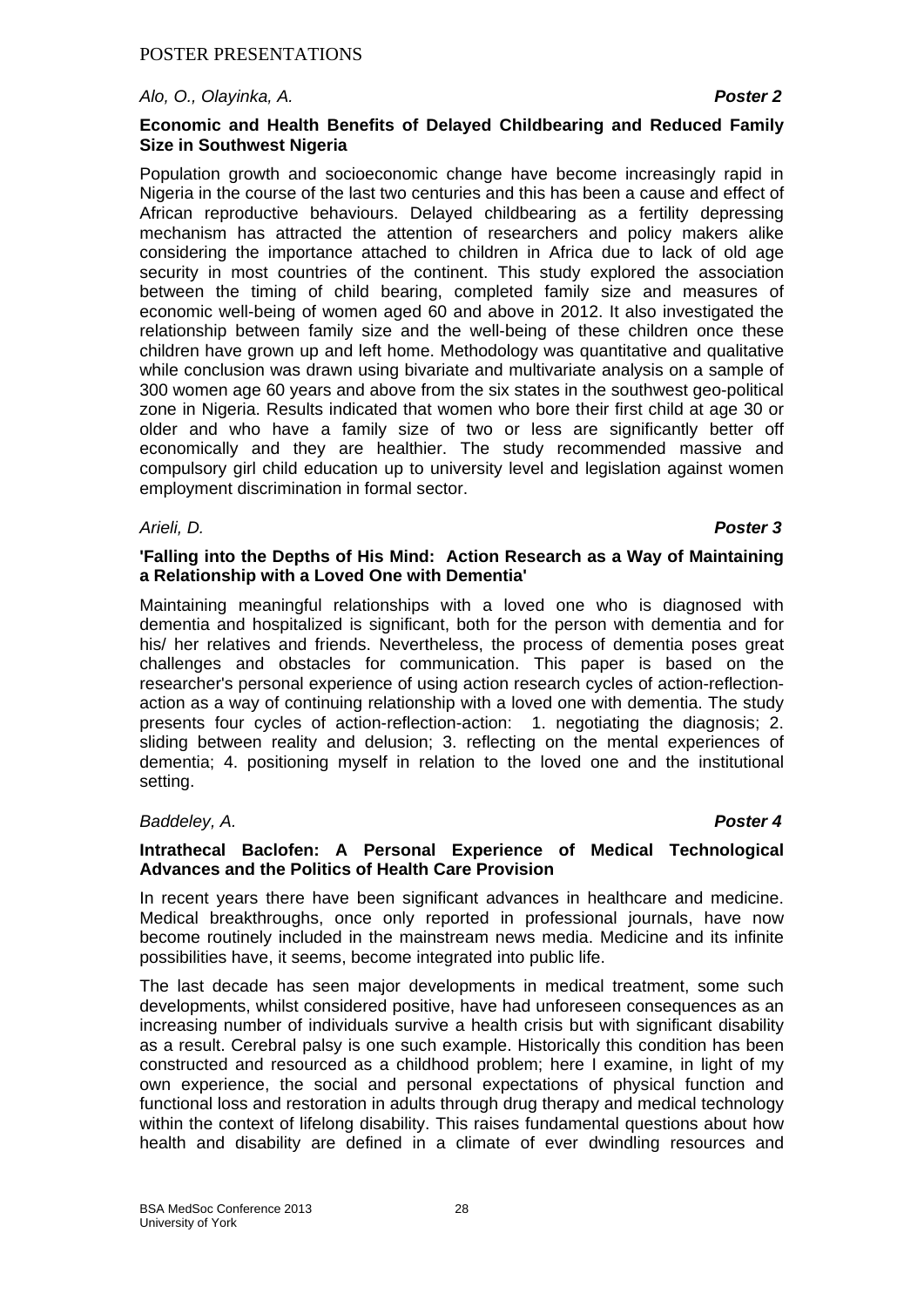increasingly expensive treatments. How do we as a society define need, success and cost effectiveness?

# *Barstad, J., Osdal, S.R., Osdal, S., Stokken, R. Poster 5*

# **Left Hanging in Midair: Patients Experiencing Complex Return Journeys from Hospital**

# Background and objective of the paper

Modern healthcare centralises complex treatment procedures to larger regional and national hospitals. The transfer generally involves long distances; still the patient is continuously in the care of qualified personnel. Returning to home becomes a long and complex journey, generally involving several means of transportation and having to travel by themselves, at best accompanied by a traveling companion.

Methods - In 2006-08 we performed a local study regarding information to patients experiencing cardiac arrest, including a transfer to regional hospital for treatment, through a survey (N 99, reply 72%) to all patients in this group at two local hospitals, and 6 in-depth interviews to a sample of the surveyed patients. The survey analysed using SPSS (Chi-square tests) and the interviews transcribed, categorized and analysed using Hyperresearch.

Findings - Patients who experienced inadequate information regarding the return journey had negative experiences of the journey. Patients, who experienced information adequate, generally reported more positive experiences. The positive effect of a traveling companion was significant. Returning home the patients crosses between two care systems. Information between the two care-system levels was inadequate. This has direct implications to current policy-development in Norway, where issues of coordination between the two levels are primary target.

Implications - No results show any adverse healthcare effects from lacking information. Negative experiences influence the general experience of the healthcare system. This might easily be remedied through better information routines. We conclude that more focus on information about the homeward journey may contribute positively to the general trust in the Norwegian healthcare system.

### *Birch, M. Poster 6*

# **Constructing Creative Measures of Wellbeing**

Recent research indicates that group community singing promotes well-being, supports mental health recovery and enhances quality of life measures, especially for older adults (Clift and Morrison 2011, Skingley et al 2011). The physiology of singing, the concentration, the potential of using familiar, well-known songs as well as learning new ones, the psychosocial benefits of community-based participation form key bio-psychosocial indicators in promoting personal well-being and improving health outcomes. Extending the evidence base on well-being outcomes from community singing groups could underpin future decisions from Well-being Boards and other funders to continue the provision of singing groups, particularly in disadvantaged areas. This paper explores complex discourses and associated measurements of well-being in the hope to move beyond the more commonly used survey technique of self-reporting scales. Many older people currently involved in community singing groups in a southern English county also experience complex long-term conditions. When the facilitators evaluate the groups these singers already report personal benefits but would find participating in formal systems of measurement complex. The aim to evidence outcomes without constructing inaccessible and alien impositions on the participants involves creative research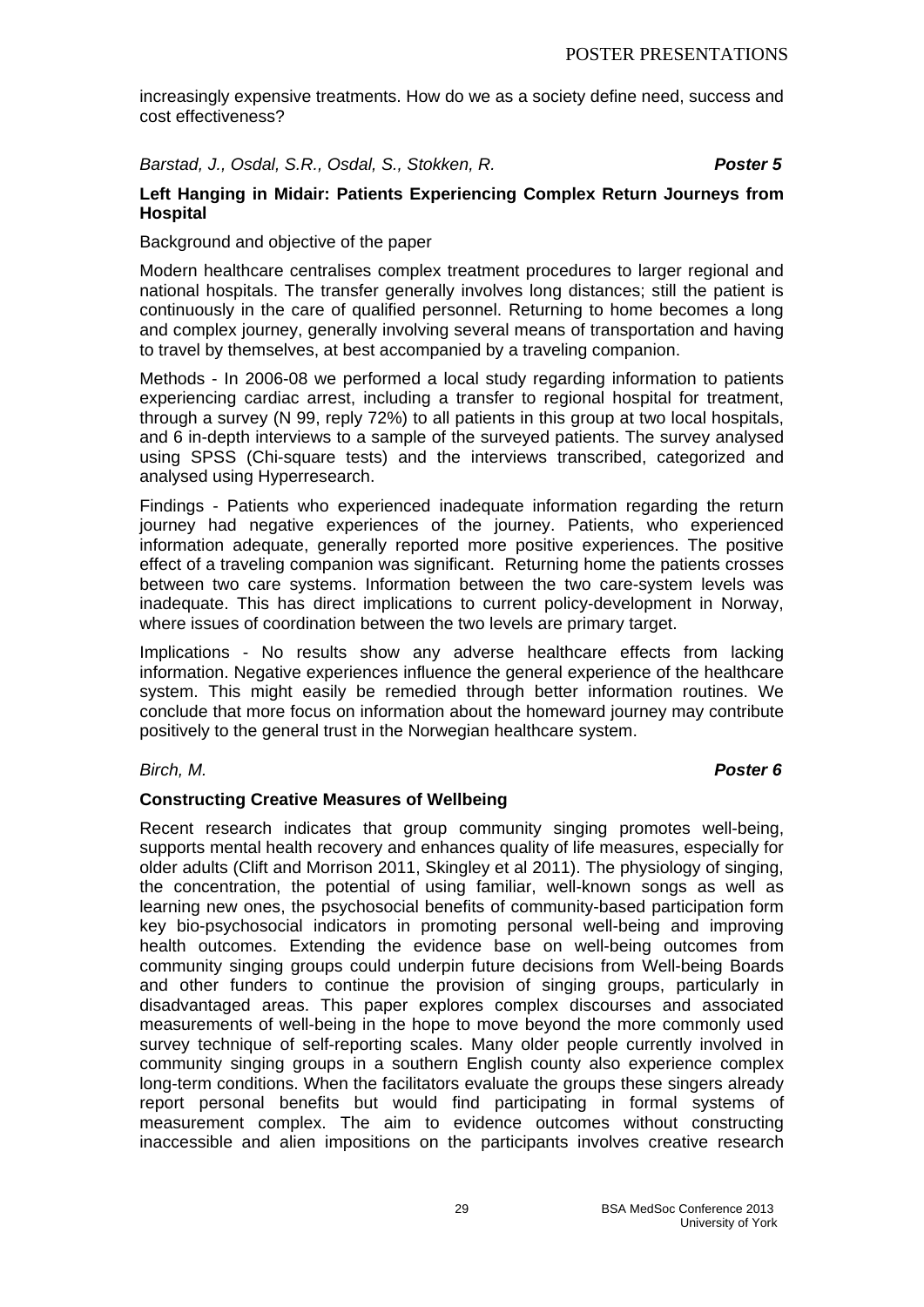methods. It is proposed here that such research creativity can still meet the demands of building a systematic, robust evidence base.

# *Bracher, M. Poster 7*

### **Living Without a Diagnosis: Formations of Pre-diagnostic Identity in the Lives of AS People Diagnosed in Adulthood**

Asperger Syndrome (AS) is a currently understood as a neurodevelopmental condition associated with difficulties in social communication, social interaction, and social imagination. Many AS people also experience differences in sensory sensitivities and perceptions of the surrounding world. Most diagnoses are now made in childhood; however, there remain a number of people who are diagnosed in adulthood. Within this group, there are a number who, born before 1980, grew up in an era before the condition had been identified and diagnosed, and therefore spent a substantial part of their lives living either without a diagnosis or with an incorrect diagnosis. This is an under-researched group, whose pre-diagnostic experiences have thus far not been subject to detailed investigation and as such are often poorly or inconsistently understood both academically and by service providers. This presentation explores the findings of my PhD thesis in relation to three research questions:

1. How do AS people understand their dispositional selves in the pre-diagnostic phase of life?

2. How do AS people negotiate self-other relations in pre-diagnostic life?

3. How are everyday insecurities understood and managed in the pre-diagnostic phase of life?

Methodological and theoretical issues will be discussed, as well as implications for future research.

#### *Bunn, C., Wyke, S., Gray, C., Maclean A., Hunt, K. Poster 8*

### **''Coz Football is What We All Have': Men's Experiences of a Gender-sensitised Weight-loss Programme Hosted by Scottish Premier League Clubs**

Fewer than half of Scottish men (45%) meet national physical activity (PA) recommendations and over 69% are overweight or obese. This may be partly because only around 30% of participants in most health promotion programmes are men. Football Fans in Training (FFIT) harnesses men's symbolic attachment to Scotland's professional football clubs to engage them in losing weight, increasing PA and improving their diet. FFIT is designed to be delivered to groups of men by club community coaches at their home stadia.

In this paper, we explore men's experience of FFIT, focusing particularly on their experience of the group and its operation within football club cultures. We conducted 13 focus group discussions with FFIT participants after programme completion. All groups discussed the importance of interacting with peers ('blokes like yourself'). The group interactions were supportive of individual change ('but the bunch that we had, they were really good and mixed well, and we... all supported [...] and encouraged one another') but were also enjoyable and fun ('I really enjoyed it and it was something I'd look forward to each week… the whole thing, the group, the coaches, being at [the club], the stuff we were doing, everything meant that it was a pleasurable thing to do').

Through these data, we examine the role of social support in making and maintaining lifestyle changes. Our analyses suggest that group programmes held in settings that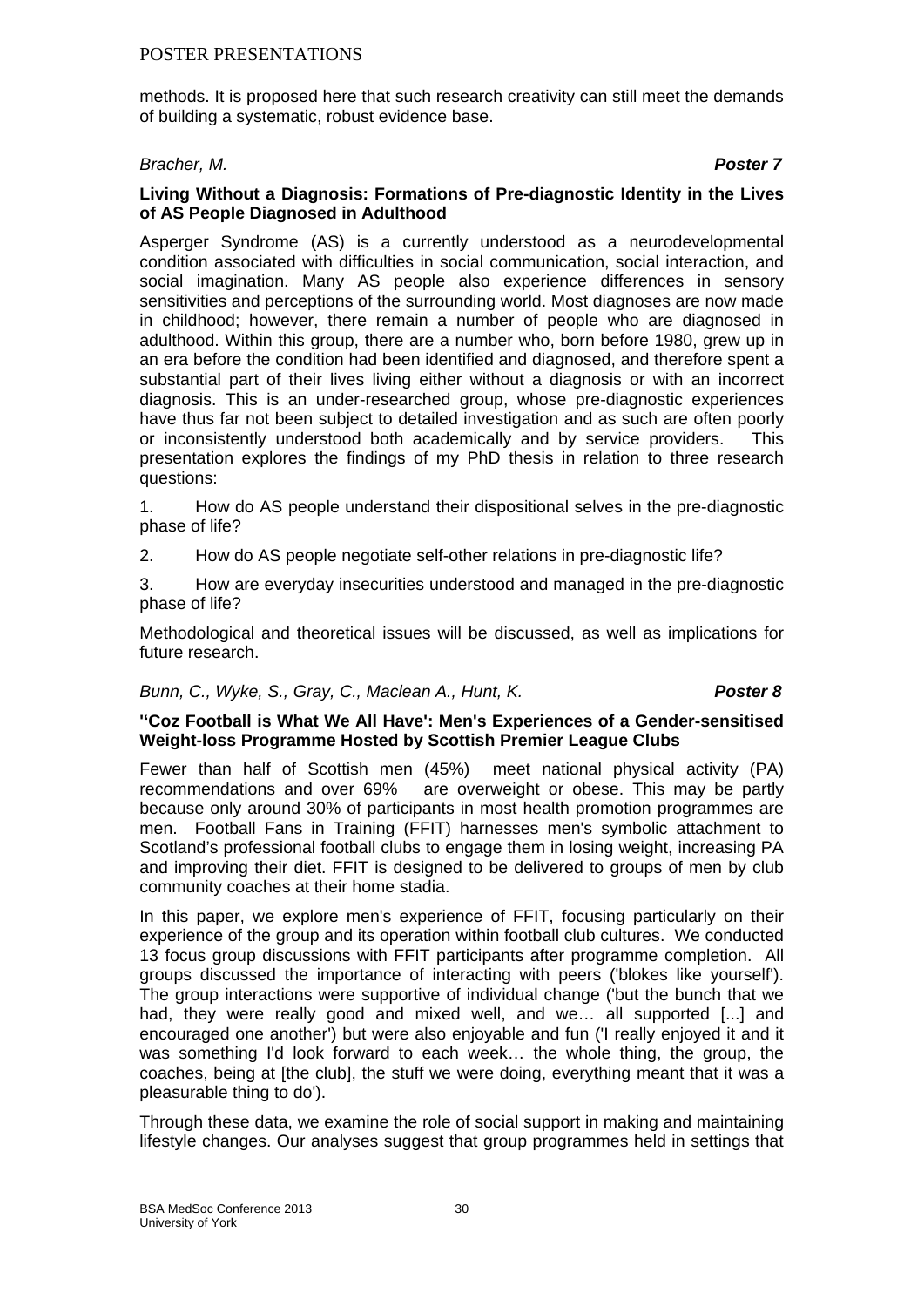men ascribe cultural value to allow them to renegotiate norms and practices that can otherwise remain doxic and habitual.

*Byrne, G., Moore, R., Daly, L. Poster 9*

# **Mental Health of Polish Migrants Living in Ireland**

Background and Methods - Migration is a stressful experience and research has shown that many migrants experience psychological distress. This study aims to ascertain the self-reported mental health of a convenience sample of Polish people living in Ireland. Polish people who were over 18 years of age and were living in Ireland for at least a year were invited to complete a questionnaire in Polish either online or in paper format. Paper questionnaires were distributed to Polish people after attending Polish masses in Ireland. Links to the questionnaire on surveymonkey were posted on Polish forums. Data was collected between April 2012 and September 2012. The Mental Health Inventory (MH1-5) a subscale from the Rand SF 36 was used to measure psychological distress. MHI-5  $=$  52 was the cut-off for a case of psychological distress.

Results - 903 participants completed the questionnaire. The majority were female  $(67.7%)$  and 82% have lived in Ireland since 2007. A small minority (n= 94, 10.4%) directly said they had anxiety or depression while 25.9% were classed as having psychological distress. Participants, who rated their ability to speak English as 'Very Good' or 'Good' had a lower risk of psychological distress than those with poorer English(OR= 0.77 95% CI 0.49 to 0.93). Poor social support and experiences of loneliness, discrimination and financial difficulties were predictors of psychological distress.

Conclusion - Details of nationality need to be included in the monitoring of suicide and deliberate self-harm rates. Mental health promotion services need to be culturally and linguistically competent.

# *Capstick, S. Poster 10*

# **Rise in Abortions from Women of South Asian Heritage**

Since 2004 and 2011 there has been a 75% rise in the number of abortions from women of South Asian heritage. In 2003, there were 10,084 abortions from women of South Asian heritage, in 2011 there were 17,665. Abortions performed on women of South Asian heritage as a percentage of the total number of abortions has risen from 7% in 2003 to 10% in 2011 (DoH 2012). Nationally the total number of abortions has increased by 7.7% between 2003 and 2011.

There is limited research carried out in the United Kingdom on women of South Asian heritage regarding their sexual and reproductive health. (Griffiths 2007; Lowe et al 2007; Moses 2010)

Understanding factors that contribute to the increase in abortion could avoid any further rise and influence the development of appropriate public health initiatives relating to contraception; abortion and reproductive health.

This paper will present a quantitative analysis of the abortion data recorded from 2004-2011 inclusive. The data is collected within a variety of fields captured from the HSA4 form. The HSA4 form is the legal return all registered abortion providers are required to complete following an abortion procedure.

This quantitative analysis will illustrate the social and personal characteristics of women who have attended for an abortion and understand the statistical differences between ethnic groups with the focus being on women from South Asian heritage.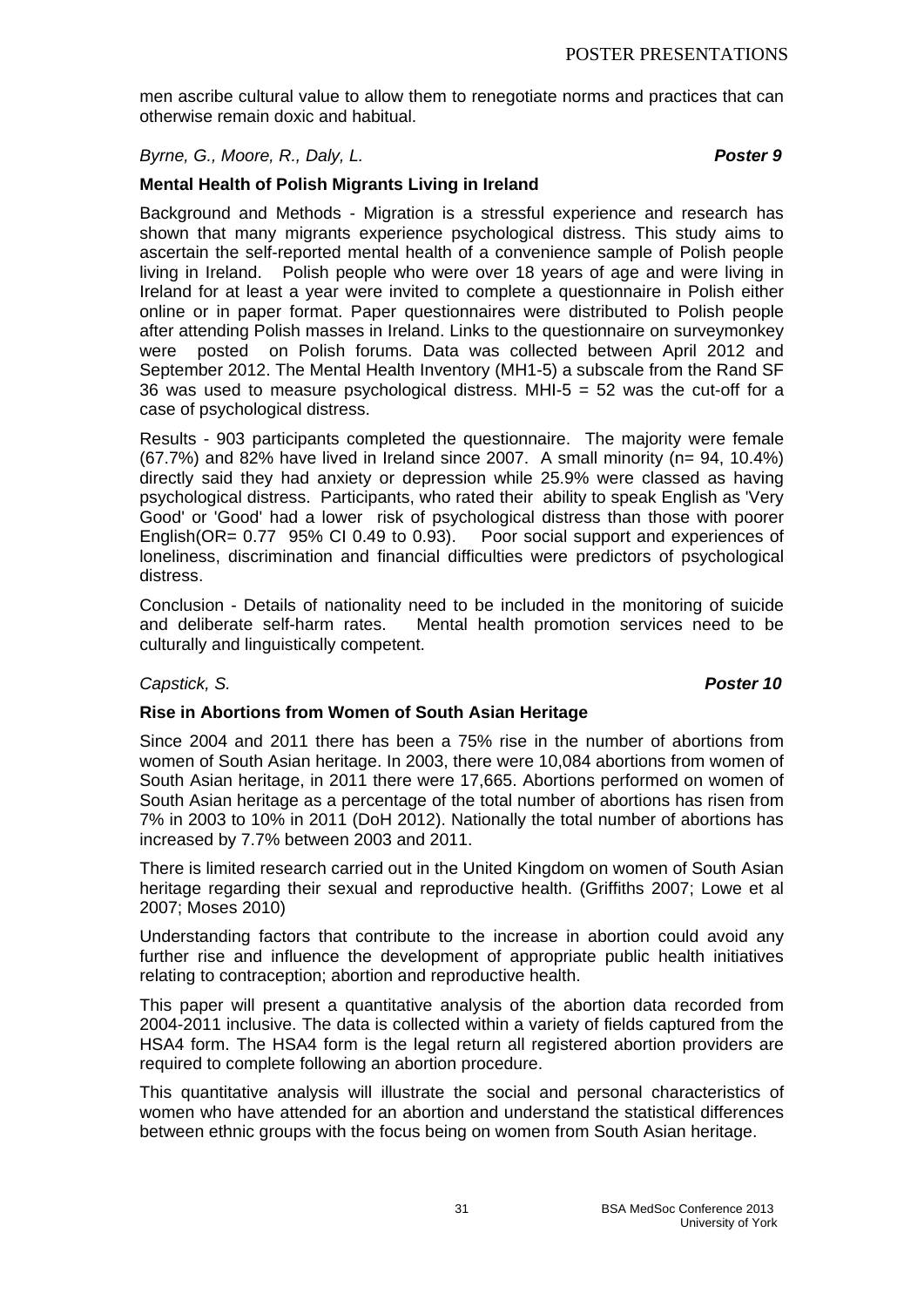# *Caswell, G. Poster 11*

# **Unaccompanied Dying: Examining the Case for Further Research**

Policy and practice in the UK both suggest that one factor of what constitutes a good death is that the dying person should be accompanied. Ideally, this will be by family or close friends, but in their absence an empathetic health or social care professional is deemed a suitable proxy. Unaccompanied dying can occur in a variety of different ways. An individual may live in a single person household and then die alone in their own home, but it is also possible for someone to die alone when they are in a collective setting such as a hospital or care home. Hospital staff interviewed about their care of the dying sometimes emphasise that they try and ensure someone will sit with a dying patient who does not have family available, but they also tell stories about patients who die as soon as their relatives have left the bedside. Whatever professionals and family members believe about the nature of the dying experience, it is unclear whether the person who is dying wishes to be accompanied or not and it is possible to argue that everyone ultimately dies alone. This paper will explore the literature on unaccompanied dying and examine whether there is a need for research which explores this topic further, before asking what such research might look like.

# *Chatwin, J., Sanders, C., Povey, A., Firth, A., Kennedy, A., Rogers, A. Poster 12*

# **How Potentially Serious Symptom Changes are Talked About and Managed in COPD Clinical Review Consultations: A Micro-analysis**

People with Chronic Obstructive Pulmonary Disease (COPD) are at heightened risk of developing lung cancer and recent research has suggested that in people who have the disease, the time between symptom onset and consultation can be long enough to significantly affect prognosis. The regular and routine clinical encounters that people with COPD engage in provide an opportunity for them to highlight new symptoms which may be of concern, and for clinicians to be watchful for new symptomatic indicators. We present a micro-interactional analysis of naturalistic data from a corpus of such encounters.

Two settings were examined; those that were GP led, and those led by practice nurses. We describe three interactional formats by which patients chose to present new symptomatic concerns; 'direct', 'embedded', and 'oblique'. Both settings offered interactional 'slots' for patients to talk about new and concerning symptomatic information. However, the structure of nurse led encounters, with their emphasis on the completion of technical tasks to collect condition monitoring data, tended to limit opportunities for patients to offer the extended symptom narratives which facilitate 'oblique' formats.

The influence of underlying structural expectations relating to established consultation forms were also observed.

We suggest that the attenuation of the 'oblique' format in this particular clinical setting has significant implications relating to the psycho-social idiosyncrasies of lung cancer and the maintenance of interactional conditions that encourage patients to disclose new symptomatic concerns.

# *Dawson, P. Poster 13*

# **Querying Erectile Disorder: Stigmatization and Possibilities**

The gender ideal of biologised 'man' with male sociodicy is an important aspect of secondary erectile dysfunction. The strength of male sociodicy and biologised 'man' is seen the mobilisation of resources against erectile dysfunction. Drawing from mental health research which proposes that the stigmatization of a condition is worse than the mental illness itself, the stigmatization of secondary erectile dysfunction may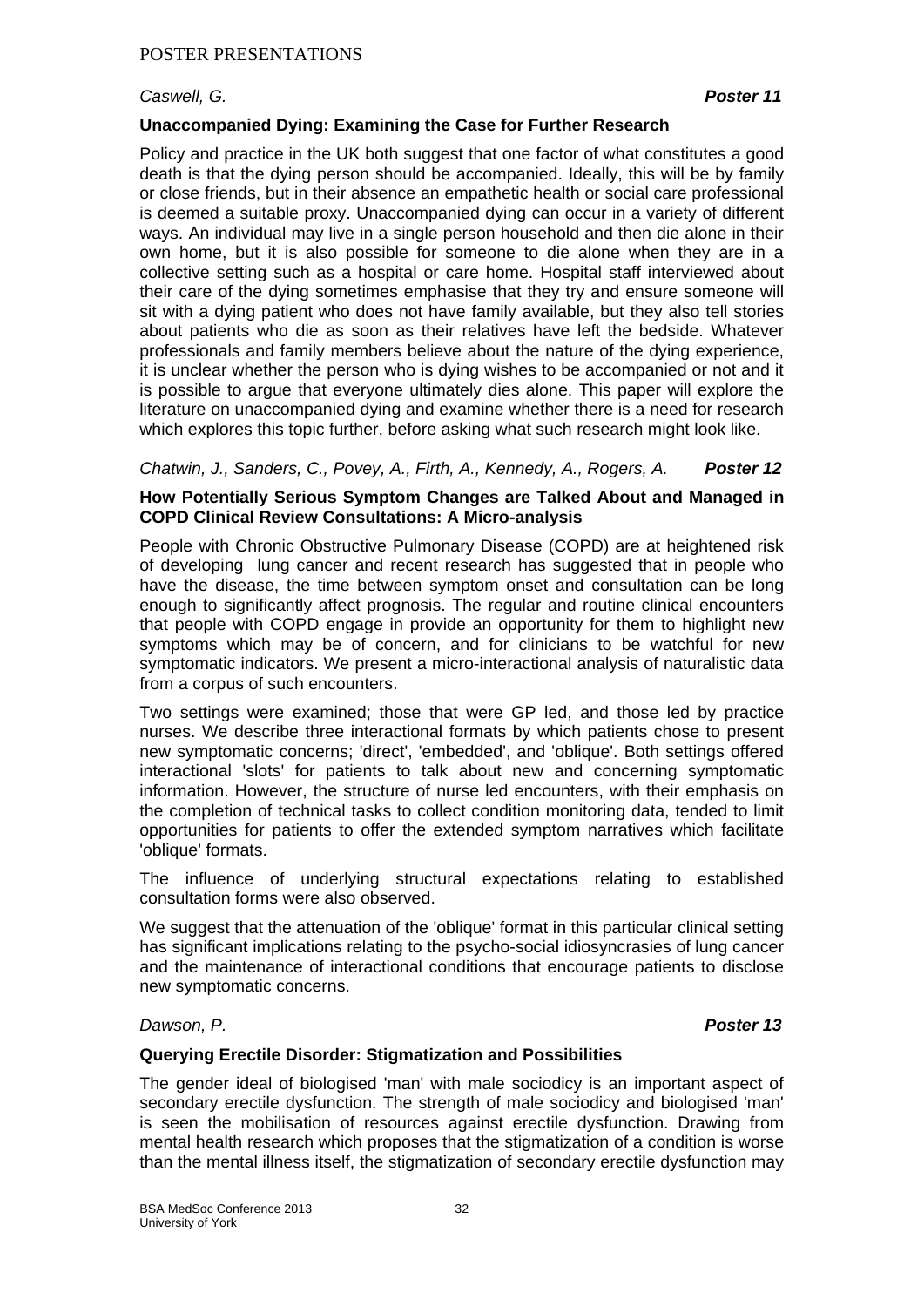be an extremely important factor in the condition. Gender ideals of heteronormativity and reproductive reductionism can be balanced by queer theory as way of thinking beyond the gender ideal of biologised 'man' as a factor in secondary erectile dysfunction.

# *Donnachie, C., Hunt, K., Wyke, S. Poster 14*

**'God I Dinnae Dae Much… Maybe That's Why I'm Overweight': Men's Perceptions of Receiving Objective Physical Activity and Health-related Feedback (Evidence from Men Participating in Football Fan's in Training (FFIT))** 

Growing levels of obesity and physical inactivity contribute towards rising morbidity and mortality worldwide. Scotland has the highest rates of male obesity in Europe. Gender-sensitisation is required to draw overweight/obese men to weight management and physical activity (PA) interventions. Previous findings demonstrate ways in which professional sports settings can be utilised to appeal to 'high-risk' men.

We report on findings of a mixed-methods study investigating: changes in selfreported and objectively measured PA (pre- and post-programme); and perceptions of receiving personalised feedback on objectively measured PA and health-related information (i.e., weight, waist, BMI and blood pressure) in overweight/obese men, aged 35-65 taking part in Football Fan's in Training (FFIT), a 12-week, gendersensitised group intervention, delivered via Scottish Premier League (SPL) clubs.

11 SPL clubs delivered FFIT to 203 overweight/obese men in February-April 2012. At 4 clubs, men were invited to wear objective PA monitors (activPALs) for one week prior to starting FFIT and given personalised feedback on their activity patterns at the beginning and end of the 12-week programme. Semi-structured telephone interviews (N=28) were conducted (post-programme) to explore perceptions of receiving personalised objective PA and health-related feedback. Men's initial reactions to feedback (given at the beginning of the programme) included shame, self-blame, fear and shock. Most men reported overestimating their activity levels and felt motivated to lose weight and become more active. Receiving post-programme feedback was described as 'proof' of their efforts during the 12-week programme (i.e., successful lifestyle changes) with several men expressing motivation to sustain these changes long-term.

# *Ehiwe, E., Mcgee, P., Filby, M., Thompson, K. Poster 15*

#### **Black African Migrants Perceptions of Cancer: Are they Different from those of Other Ethnicity, Cultures and Races?**

Background: Cancer discussion is perceived as a taboo subject among different cultures and societies including Africans. This perception has caused limited knowledge about the disease and prevented some from seeking early diagnosis and treatment. With West Africans now living in western societies where cancer is openly discussed, this study explored how black Africans perceive the disease and the implications for healthcare.

Method: Five focus groups of 53 persons from Ghanaian and Nigerian migrant communities in Luton participated in this study

Results: Perceptions of fear, shame and denial were identified as key elements of how people perceive and react to cancer among the study population.

Conclusion: Secrecy and apprehension were identified as major barriers and have prevented some from adequately accessing and utilizing cancer facilities in the country. The feelings of fear, secrecy and stigma associated with the disease across different ethnic groups, culture and nations also exist among the study population. These outcomes are similar and chime with published findings of limited cancer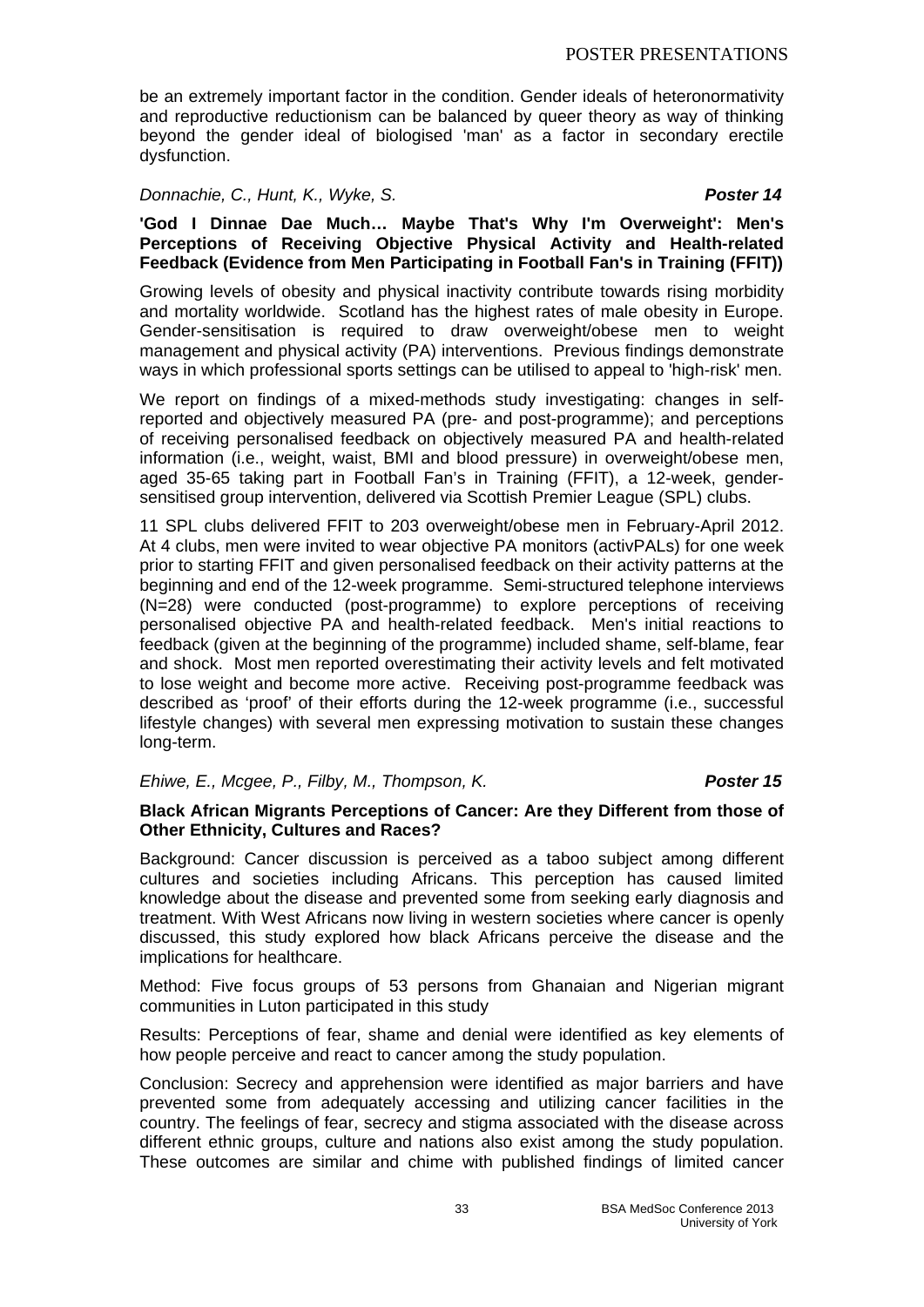perception research among other ethnic groups and races here in the UK and across the globe.

*Eriksen, H. H. Poster 16*

# **Co-configuration: How do Health Technologies Contribute to Health Improvement? The Use of Health Technologies in a STS Perspective**

There are numerous studies on the impact of technological use within medical care, for example about fetal surgery (Blizzard 2007; Casper1998), magnetic resonance imaging (MRI) (Joyce 2008), new reproductive technologies (Strickler 2008; Thompson 2005; Franklin 2008, 2011) and genetic profiling (Roden et al. 2008).

This paper discusses how health technologies contribute to how people improve their health. I draw on an artefactual definition of technology (Faulkner 2009), and reflect on a selective review of studies of medical and health technologies used in relation with common diseases and conditions like cardio-vascular disease (Mol 1998, 2000; Pols 2010; Oxholm 2010), diabetes (Mol 2002), cancer (Kaufert 2000; Keating and Cambrosio 2000), asthma and respiratory disorders (Langstrup-Nielsen, 2005; Willems, 1998, 2010; Pols, 2009, 2010), overweight, gastrointestinal disorders, or used with the purpose of health improvement (Copelton 2010) or in relation with ageing at home (Pols and Moser 2009; Loe 2010; Lopez et al. 2010).

I use a STS perspective as the analytical framework and start the analysis with the shift from 'the modern' to 'the postmodern' reflecting on a move from 'technologies of control' to 'technologies of transformation' (Clark 1995; Casper and Morrison 2010). In the paper I discuss key findings from the literature, noting a (new) shift from technologies of health stabilisation to technologies of health improvement – and towards technologies of health enhancement. The paper concludes with some thoughts on co-configurations of health through a mutual, adaptive and ongoing exchange between user, technology and society.

#### *Foster, S., Gerodetti, N. Poster 17*

### **'I'm Doing Something to Delight our Community': Migrant Families, Food, Allotments and Wellbeing**

The poster arises from research exploring diasporic migrant identities and the place of allotments, food production and consumption in relation to such identities. A key theme that emerged in the findings was the contribution of allotment gardening practices to the physical and emotional wellbeing of migrant families, and the poster explores the particular ways in which growing food was felt by participants to impact on their health and wellbeing. Both produce and place were seen to be important, as the produce was seen as healthy and the allotment itself was a place to relax. But another important issue that emerged was sociability, food and the 'gift relationship', and these social dimensions of allotment life are the central focus of this exploration of health and wellbeing.

#### *Gray, C. Poster 18*

#### **A Question of Communication: Does Chronic Illness Cause Muteness in Medics?**

It is my, and many other chronic illness sufferers, experience that once you have been labelled with having a chronic illness members involved in the NHS fail to hear you when you speak on another topic. Other symptoms, concerns or illnesses presented become dismissed, understood as part of the existing malady or in worse case scenarios referred to as being in the patients' imagination.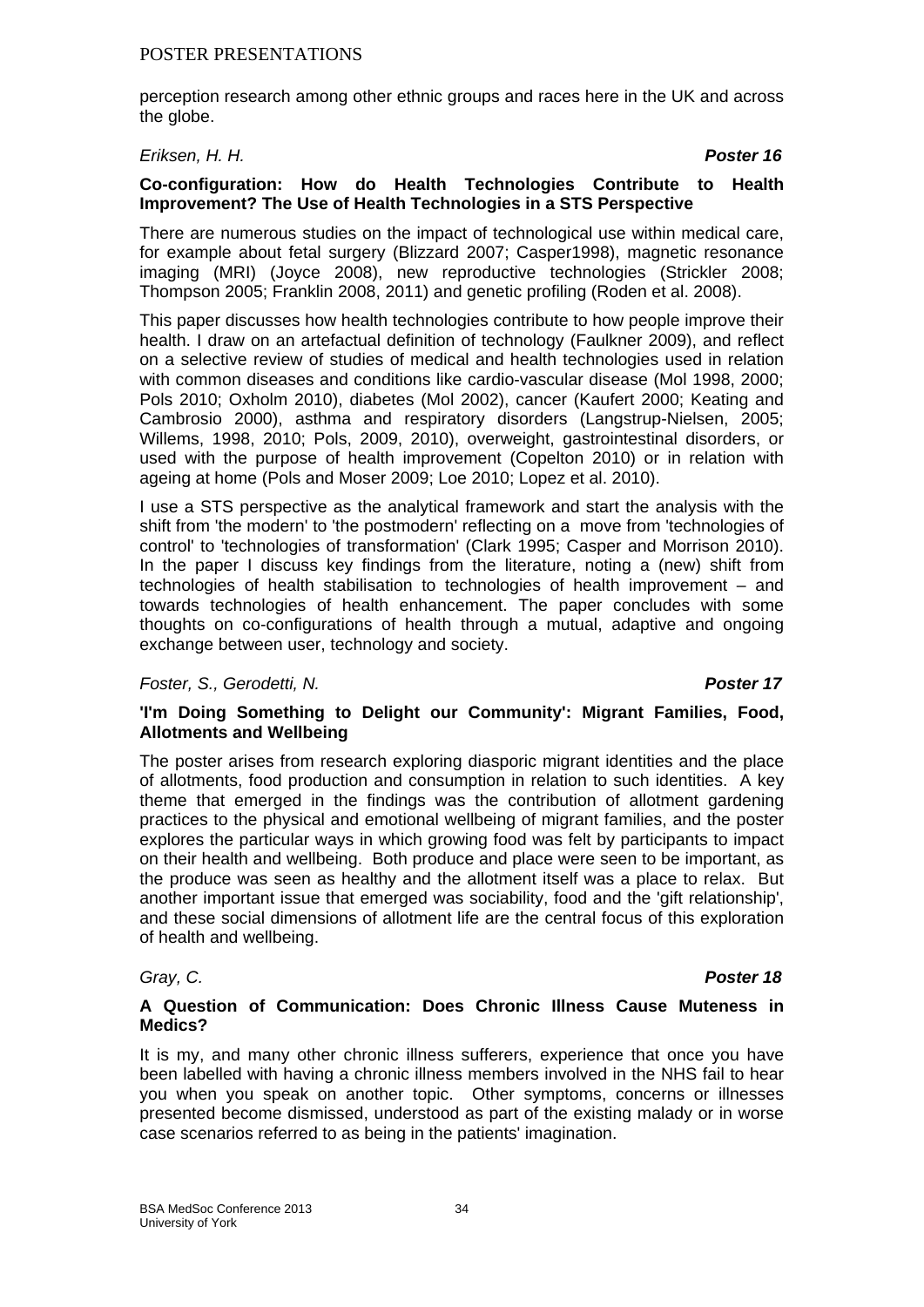This paper aims to put forward examples of such occasions in order that an examination can take place to try and explain why this communication between patient and doctor breaks down and how, if possible, it can be rectified.

The research is autobiographical in character, first person insight into the communication problems which can surround chronic illnesses of all types. The data is primarily from my own experience but it is supplemented with examples from other chronically ill members who 'talk' in a support group forum. This is pure data, not a researchers' account of what happened. The data displays occasions where a lack of listening, understanding or of disbelieving the patient results in misdiagnosis and treatment which will at best do nothing, at worse exacerbate the condition.

Why does this happen? What occurs in the conversation where, what is being said, translates into something different? Do medics within the NHS simply switch off? How can we help the medics hear us?

#### *Green, R. Poster 19*

### **Understanding How Men Construct and Experience the Risks of Prostate Cancer**

Men's experiences of prostate cancer are heavily-laden with risks at every stage of their illness trajectories. Yet there has hitherto been little sociological research which takes an explicitly risk-based approach to prostate cancer.

This paper proposes a risk-based approach to prostate cancer that builds on Bloor's (1999) phenomenological model for conceptualising how risk perception is socially constructed. Bloor explains how a social phenomenon will only be constructed as a 'risk' by someone when it becomes relevant to their own lives and they are subsequently motivated to interpret that phenomenon through their own interpretative framework of existing knowledge and previous life experiences. This process can occur habitually in everyday life or calculatedly through conscious thought, and can also be volitional or constrained in its outcomes by external social pressures.

Bloor's model, however, is inadequate in addressing some of the risk experiences of prostate cancer. Firstly, his model does not account for risks that can be constructed as embodied and recalcitrant or by contrast as external, lifestyle choices. Secondly, Bloor's model is a temporal process and provides little insight into the long term impacts of risk perception that progressively increase throughout men's illness trajectories and later life more broadly. There are a scarcity of studies on prostate cancer and risk which critically address the body and ageing.

In-depth qualitative interviews with prostate cancer survivors are proposed to examine how Bloor's model might be adapted. This model may then be applied more widely to researching risk experiences in later life.

# *Hall, M., Murray, J., Robinson, P., Douglas, G., Hartman, J., Gibson, B.J. Poster 20*

# **Temporalities and Oral Health**

This paper presents the findings of a grounded theory study on the experiences of dental professionals and patients in accessing oral health. Data were collected via non-participant observations of 29 dental appointments and interviews with patients (18 participants) and dental teams (19 participants). Analysis of accounts of oral health care and experiences of providing and receiving care indicated that time acted as a latent construct in the encounters and concerns of dentists and patients. Various types of 'temporalities' which exist in relation to oral health and health care interact with one another. For example, 'clock time' involves time as a resource to be managed within the context of dental practices as businesses with a labour force. It is also the context within which oral health care is performed. The existence of 'bodily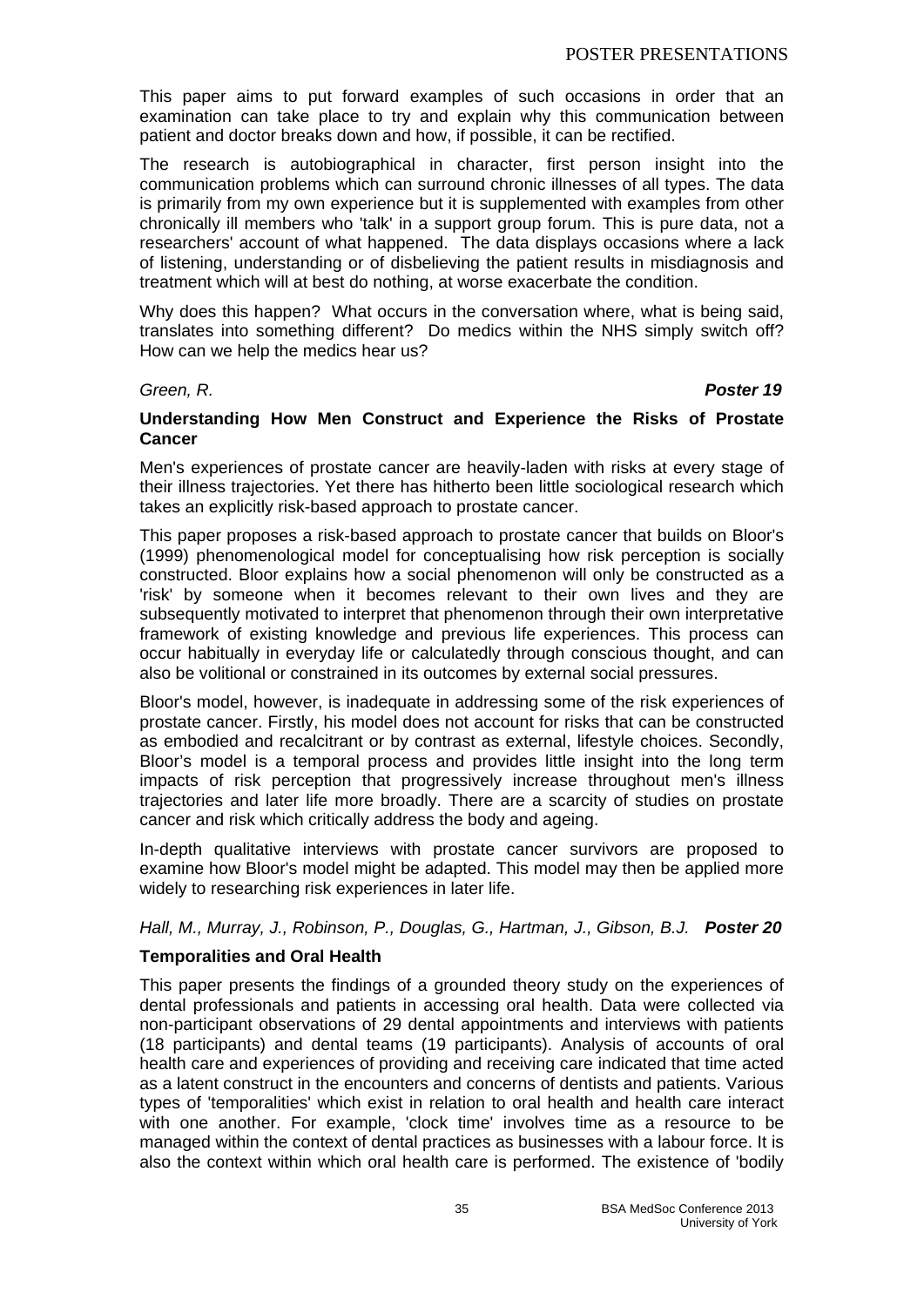time' acknowledges the manner in which disease develops over time. The concept of 'biographical time' highlights that dental care professionals' career trajectories and patient's biographies influence the delivery and receipt of oral health. Each temporality interacts with one another to produce conflicts, problems and resolutions in relation to the delivery and receipt of oral health. This paper will discuss the conundrums related to the sequencing of time, conflicts of time and the compression of time. The results of this study highlight that in order to overcome some of the challenges of delivering oral health, temporalities cannot be taken for granted.

### *Henderson, K. Poster 21*

# **eHealth: A Health Information Seeking Tool for African and Chinese Populations**

Our social world is increasingly connected and information laden, yet there are continued whispers of a digital divide. This poster showcases a small part of wider PhD research undertaken with Black and Minority Ethnic (BME) populations, specifically African and Chinese populations living in Scotland. This portion of research considers the impact of technology as a means of channelling health information. In this study eHealth information pathways comprise of health information websites, telehealth, mHealth and health information kiosks. A mixed methods approach was adopted for this study, including self-completion questionnaires, semi-structured interviews and participant observations. The works of Sociologist Goffman (1963) and Information Scientist Chatman (1996) provide solid theoretical frameworks for data analysis. Research findings spotlight socioeconomic and cultural barriers to health information seeking and sharing activities via eHealth pathways. Findings propose eHealth has the ability to support BME populations in their health information seeking and sharing activities because it offers language tools, has adaptability and the capacity to be customised. However, to achieve greater up-take eHealth developers need to work in conjunction with grassroot community organisations to raise awareness, build trust and relevance whilst encouraging the development of eHealth literacy skills. Rather than waiting until eHealth is an integral part of NHS services, tailoring eHealth to the needs of BME communities now would allow the NHS to make improvements in service provision aiding the fight to reduce health inequalities for BME populations.

# *Idemili-Aronu, Ngozi., Oyeneho, N. Poster 22*

### **Ante-Natal Care Practices and Use of Malaria Preventions Among Pregnant Women in Enugu Urban, South-Eastern Nigeria**

Inspite of the efforts to curb malaria in pregnancy in Nigeria, malaria is still the leading cause of maternal and infant morbidity and mortality. Using qualitative and quantitative data from a survey on use of preventive methods; Intermittent Preventive Treatment (IPT) and Insecticide Treated Nets (ITNs) among pregnant women, this article analyses the impact ante-natal care (ANC) practices have on use of malaria prevention methods among these pregnant women in Enugu Urban, South-Eastern Nigeria. The results show that though all the women surveyed indicated that they attended ANC, it did not have a significant impact on their malaria preventive behavior especially in the use of ITNs. The results of the survey also revealed deep rooted socio-cultural factors alongside crucial institutional problems that thwart use of malaria prevention methods by pregnant women in Enugu urban.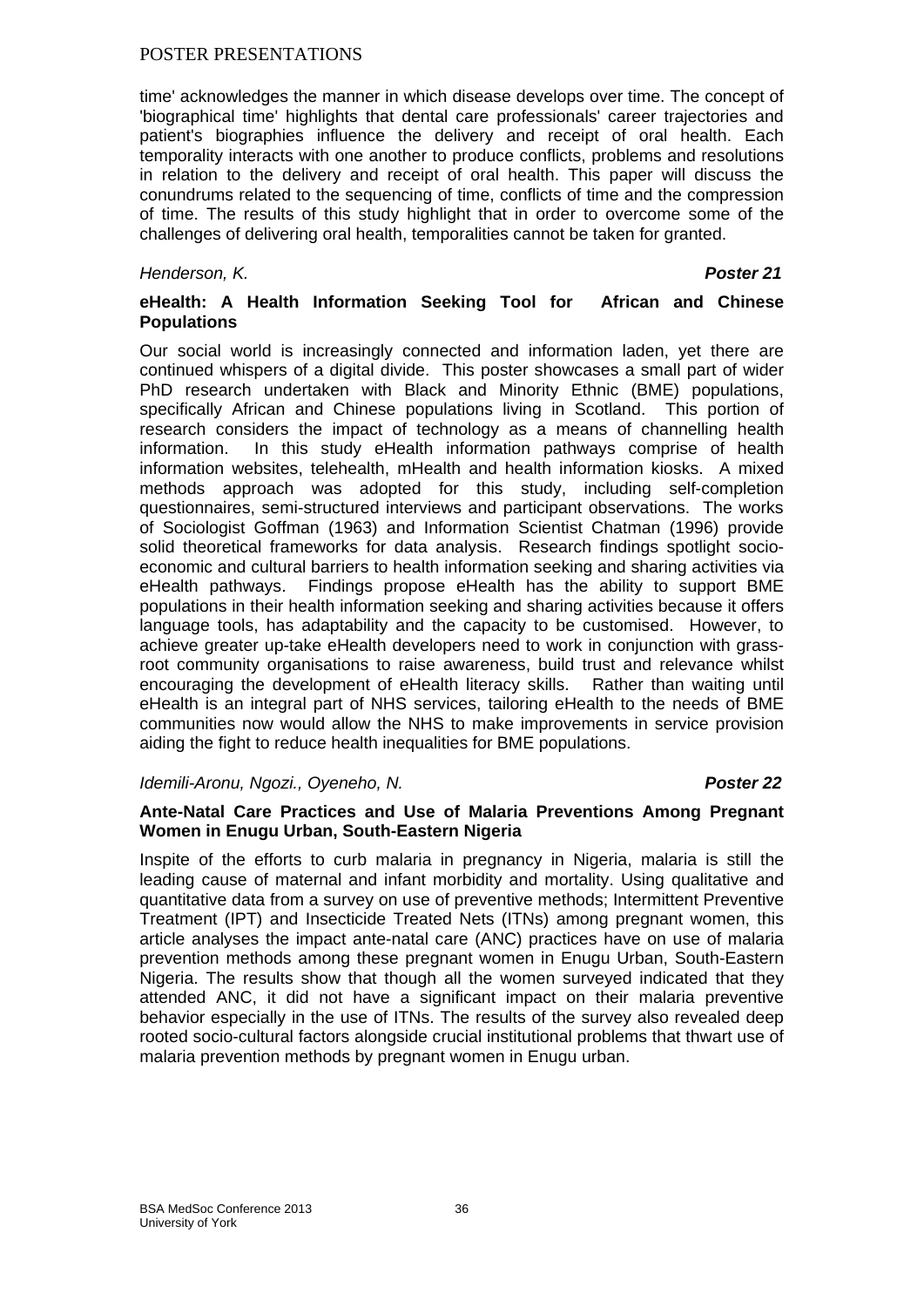#### *Iley, K., Caress, A., Walshe, C. Poster 23*

#### **Acute to Palliative Care Management of COPD: Exploring the Older Patient, Carer and Health Professionals' Treatment Decisions**

This paper discusses preliminary findings from a study examining decision making in relation to acute and palliative care for older patients with Chronic Obstructive Pulmonary Disease (COPD). The aims of the study are to identify factors underlying different orientations towards the provision of care (such as the involvement of patients, emphasis on cure or palliation) and factors that facilitate or impede access to palliative care.

The sample consists of patients with moderate to severe COPD who are currently receiving acute care, but who may be anticipated to be moving to a palliative phase of illness within the next 18 months. Also key staff in acute secondary care services are included in the sample. Data were collected from in-depth interviews with patients and their carers' and health professionals and observations in hospitals and patients' homes. Data were analysed using NVIVO Framework. Themes identified showed marked differences between healthcare professionals and the patients they care for. The focus on medical management was considered as being the main purpose for meeting with a nurse, doctor or physiotherapist by patients. In contrast healthcare staff considered decision making and information giving as a regular part of the interactions they had with their patients. Preliminary findings from this study suggest healthcare professionals are willing to discuss difficult issues but patients and carers are not. How this links to effective decision making for future care preferences from a patient and professional perspectives will be discussed.

#### *Kapadia, D. Poster 24*

#### **Pakistani Women in the UK, Use of Mental Health Services & the Nature of Social Networks: A Mixed-methods Systematic Review**

It is thought that Pakistani women in the UK have high levels of mental illness but low levels of mental health service use. Possible explanations for apparent low rates of access in this group have referred to individual and systemic factors: at the individual level, it has been suggested that Pakistani women are unaware where to seek help for mental health problems and can lack language abilities with which to navigate services. At the systemic level, it has been theorised that Pakistani women are less likely to show symptoms of depression as defined by 'Western' medical models and are subsequently less likely to be referred to mental health services.

These findings are largely drawn from localised small studies and display an overreliance on culture as a reason for under-utilisation of mental health services; hence the true nature and extent of Pakistani women's utilisation remains uncertain. The social element of seeking help for mental health problems has not gained sufficient attention; more specifically Pakistani women's social networks (which can deter or encourage help-seeking) have not been investigated. This social network 'mesolevel' along with the resources that these networks contain may shape women's use of mental health services.

This paper presents the results of a mixed-methods systematic review which establishes new findings in four areas in relation to Pakistani women: patterns of mental health service utilisation, the nature of usage, characteristics of social networks & their role in accessing mental health services.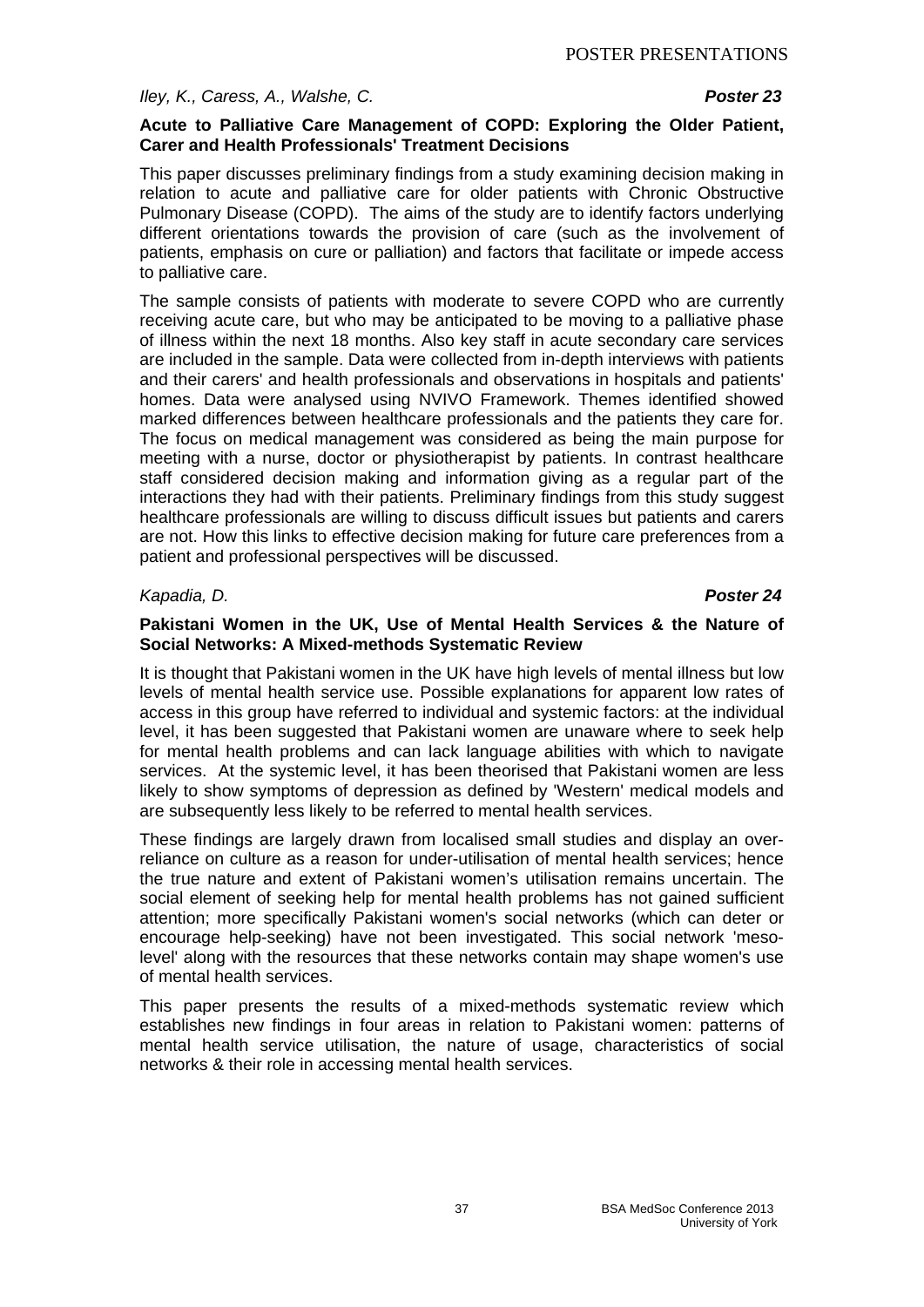# *Kavanagh, B. Poster 25*

### **The Utilization of the Internet Survey in Examining Sensitive Topics with MSM**

This paper sets out to explore how the new developments with the internet can be employed by researchers in medical sociology. While not suited to all research, recent technological advances mean that online methods provide particular design techniques and opportunities not available in traditional surveys. Saving on cost, they present researchers with the potential for national coverage, providing a snapshot of what is happening with respondents over a very short space of time. In addition, the anonymous nature of responding to an online survey is also particularly suited to researching sensitive topics and may capture hidden populations who are unlikely to engage with qualitative interviewing.

Taking my own PhD. research as an example (which questions MSM about intimate details of their sex lives and condom usage), this paper will explore how online methods can be utilised for researching sensitive topics while acknowledging some of the difficulties and challenges faced by researchers attempting to construct an online survey. We will also see how open questions in these surveys can generate data that is amenable to qualitative analysis, which has the potential to bridge the distinction between the qualitative and quantitative approaches.

### *Lotto, R., Armstrong, N., Smith, L., Draper, E. Poster 26*

### **An Exploration of Experiences of Care in Pregnancies Affected by a Severe Congenital Anomaly**

BACKGROUND - Around 2-3% of pregnancies are affected by a congenital anomaly. These anomalies, in turn, account for around 30% of neonatal and infant mortality in the UK. Whilst rates of detection are similar for all socio-economic groups, rates of termination for congenital anomalies are lower in more deprived socio-economic areas. This variation explains a quarter of the widening socioeconomic gap in neonatal mortality.

AIMS -This study aims to explore the decision-making processes of prospective parents faced with a decision to continue or terminate a pregnancy associated with a severe congenital anomaly. Special consideration will be given to the influence of socio-economic deprivation on this process.

METHODS - This is a qualitative study, relying mainly on data gathered from interviews and observation of parents and clinicians and informed by a systematic examination of the available literature. Purposive sampling will be used in order to ensure a heterogeneous sample including women from a range of socioeconomic and ethnic groups, gestation, and diagnoses (or suspected anomalies) with poor prognostic outcomes.

### EXPECTED CONTRIBUTION TO KNOWLEDGE

Exploration of the factors leading to a decision to terminate or continue a pregnancy will result in a more detailed and nuanced understanding of parental decisionmaking. Particular attention will be paid to better understanding the socioeconomic variation in decisions about termination. This evidence base will help to ensure that future health policy and practice in this area best supports individual parents and does not inadvertently lead to an increase in socioeconomic inequalities in neonatal mortality.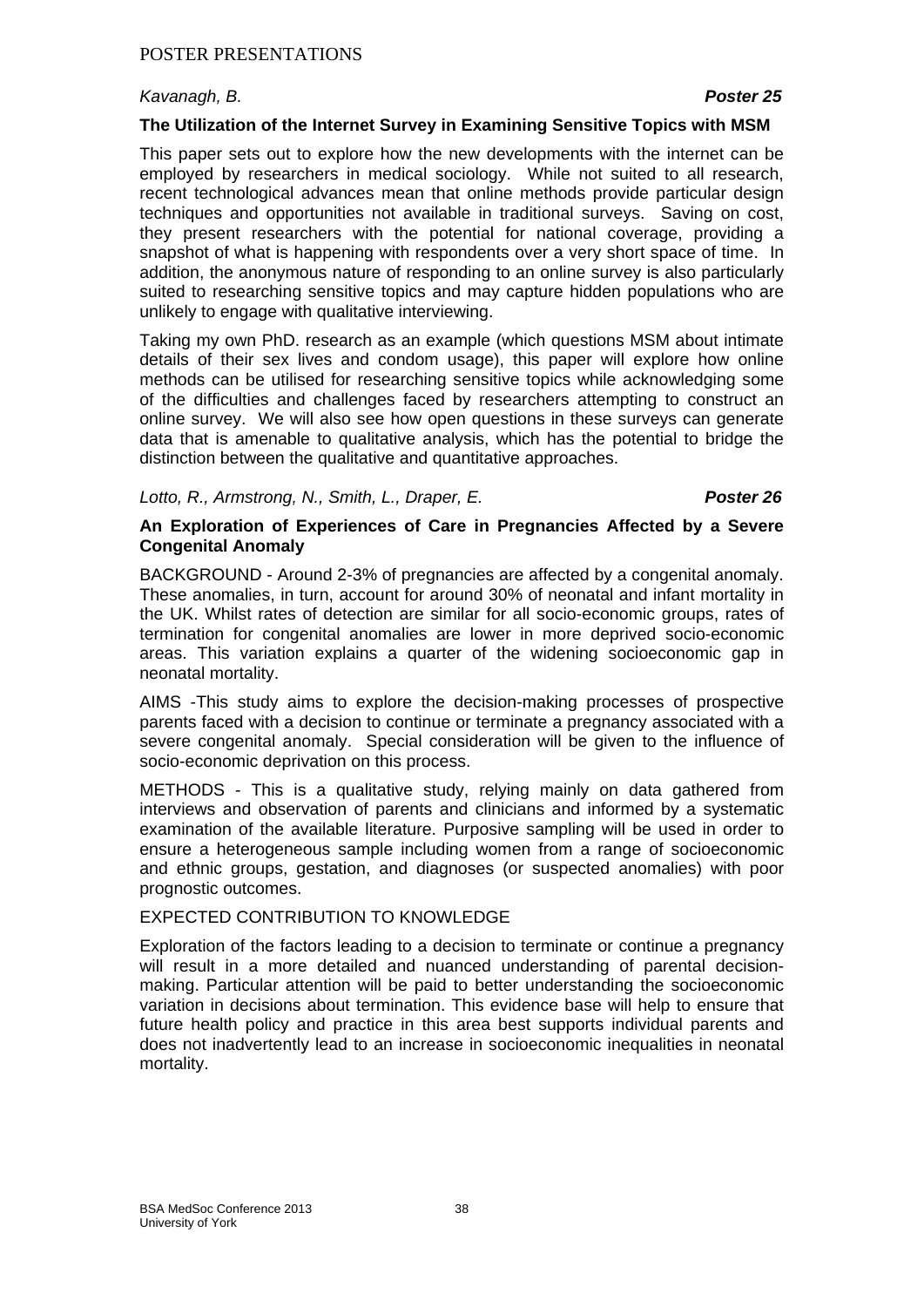*Mason, G. Poster 27*

# **Stigma, Family Carers and Social Isolation in Mental Health**

1 in 8 adults (around six million people) are carers. By 2037, it's anticipated that the number of carers will increase to 9 million. 58% of carers are women and 42% are men (Carers UK, 2013). Schizophrenia, especially, is a stigmatising mental health condition, for carers and mental health staff as well as for those with mental health problems. I explore the role of family carers (Kuipers et al 2010), theories of stigma and discrimination (Goffman 1963; Link and Phelan 2001), also theories which stigmatise families (Laing 1964), and antipathy towards carers in mental health services.

A stated need for 'social inclusion' justified the closure of mental health day centres. Structural stigma is apparent in selling off community buildings; low status groups of mental health service users and carers were penalised by losing their places to just 'be', safeguarded by effective team working. Individual 'home care' with its poor working conditions only perpetuates the isolation experienced by care recipients.

I argue that social isolation is a feature of caring itself, not necessarily due to stigma; household members care for each other but as disability increases, connections outside the home are lost (Clifton, 2011; Arber and Ginn 1992). How then to enable carers to make contact? Kuipers et al (2010) state that motivated and supported carers both find caring rewarding, and reduce their relatives' relapses and readmissions. Could 'Big Society' rhetoric provoke a resurgence of supportive mental health communities despite the cuts (Szreter 2011)?

# *Maxwell, K., Buston, K., Wight, D. Poster 28*

# **Experiences and Constructions of Fatherhood Amongst Socially Disadvantaged Fathers in Glasgow: A Doctoral Study Nested in the NIHR Funded THRIVE trial of Early Years Parenting Programmes**

In recent decades dominant norms of masculinity and fatherhood have changed considerably (Lamb, 2013; Morgan, 2005). The state - primarily through health and social services - has placed increasing responsibility on parents, especially mothers, to ensure the future wellbeing of their children. Both of these changes involve the extension of middle class values and practices onto working class families. However, we know relatively little about how this affects deprived and sociallyexcluded fathers (Buston, 2010). My doctoral research will explore experiences of fatherhood amongst socially-disadvantaged men in Glasgow.

The PhD study is nested in a large NIHR funded randomised controlled trial – THRIVE – comparing the effectiveness of two early-years interventions aimed at increasing mother-child bonding and maternal mental health for vulnerable mothers. My work will explore the attitudes and experiences of a sub-sample of the partners of the women/fathers of the women's baby, exploring how they feel about the pregnancy, becoming a parent and fathering a baby, and the level and nature of their involvement with the child. A particular focus will be the men's aspirations as fathers, their paternal and masculine identities and how these are shaped by broader social factors. The presentation will draw together existing literature in this area and will discuss pilot work and any preliminary results.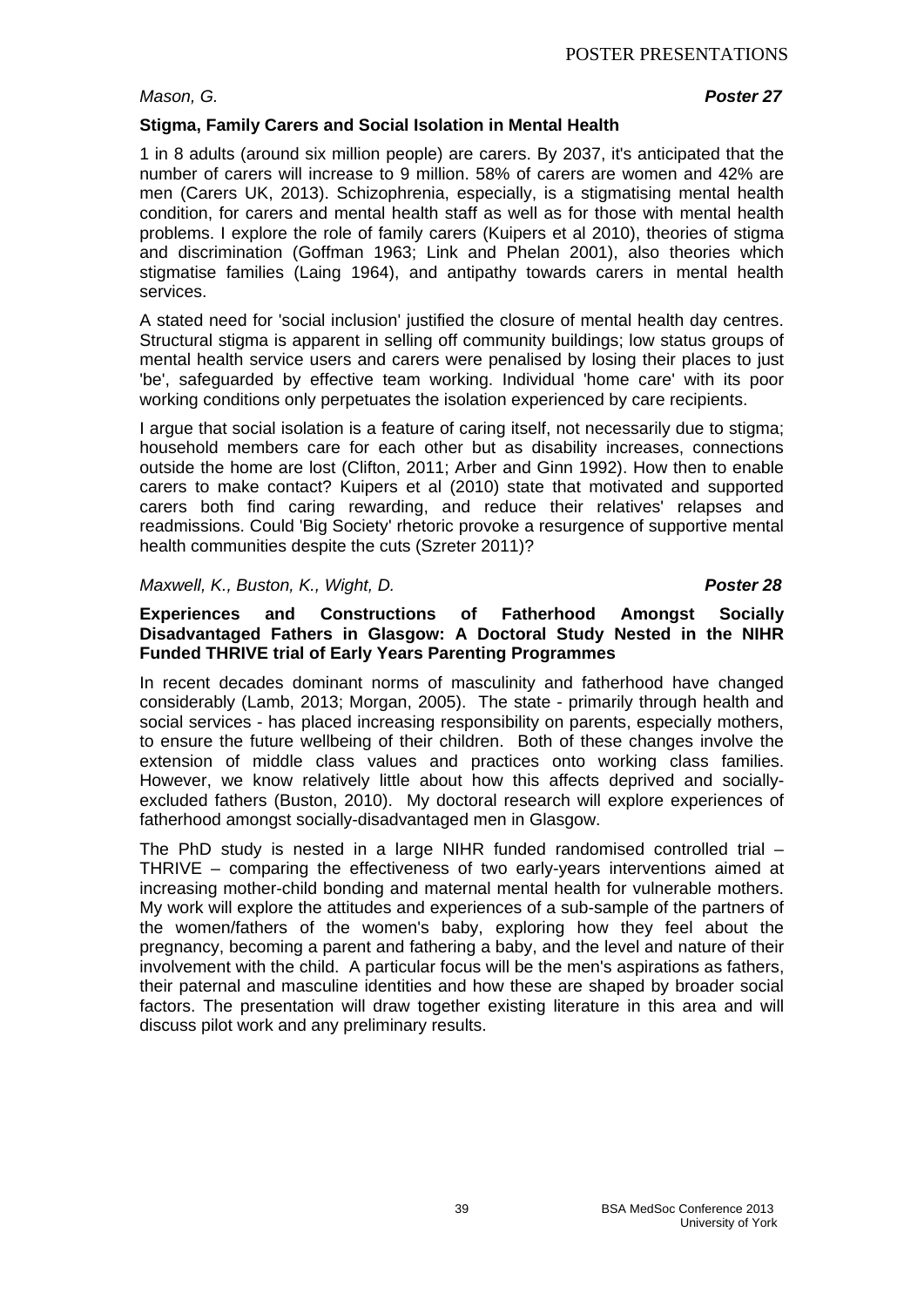#### *Misawa, J. Poster 29*

### **Association Between Insomnia and Socioeconomic Status in Disaster Area After the Great East Japan Earthquake**

Introduction: The 2011 Great East Japan Earthquake brought serious damage on mental health of residents. To cope with depression is particularly important among mental health. It is generally said that insomnia, known as a major factor in depression, is associated with not only medical factors, but also socioeconomic status. Because it is considered that the earthquake had also economic impact, it is important to clarify the relevant factors in insomnia from the perspectives of socioeconomic conditions. The aim of this study is to reveal the relationship between insomnia and socioeconomic condition in disaster area. Methods: We used the following data, 'Consciousness survey on their life and disaster prevention' conducted in November and December 2012. Subjects were the residents of Sendaicity (consisted of five districts). 1,532 person who were twenty years old or older were surveyed and 977 answers were obtained (64% response rate). Controlling for respondent's age, gender, and extent of damage, we conducted logistic regression models by districts to test for association between insomnia and socioeconomic status. Results and Discussion: Almost one-third of the residents had been troubled by insomnia. Even in disaster area, we observed that insomnia was associated with subjective social status, and the effect size was greater than objective social status such as equivalent income. Also, the association between insomnia and socioeconomic status differed by districts. It seems that the differences were caused by economic disparity in districts. This work was supported by Rikkyo University Special Fund for Research and JSPS KAKENHI Grant Number 24683018

#### *Oluduro, O. Poster 30*

### **Son Preference in Nigeria: The Human Rights Implications**

Nigeria is one of the poorest nations in the world, and the women are disproportionately disadvantaged, particularly in relation to health and human rights. Son preference is one of the harmful traditional practices that constitute grave menace to the women particularly in developing countries, more importantly, in Nigeria, for which they need to be protected. This exacerbate the gender inequality where women are made subordinate to their male counterparts, discriminated against, promote gender-based violence, poses health risk, female infanticide, denial of inheritance rights and poses a serious challenge to the human security of womenhuman rights, education, access to health care, economic opportunity, etc. Notwithstanding the various international human rights instruments to which Nigeria is a signatory and the domestic laws, prohibiting traditional harmful practices on gender basis, the practice of son preference persists. The paper contends that son preference in Nigeria constitute a violation of human rights of women and their inability to reach their full potential. It considers some of the factors that reinforce son preference in Nigeria, its social and human rights implications. It suggests ways towards putting an end to this practice and promoting gender equality.

# *Osafo-Hounkpatin, H., Wood, A., Brown, G., Dunn, G. Poster 31*

### **Comparing Material and Psychosocial Explanations of the Income and Depression Relationship: The Income Rank Hypothesis**

It has been proposed that the relative position of an individual's income is a determinant of their health. Studies that have attempted to test various forms of this hypothesis against the alternative absolute income hypothesis have to date yielded inconclusive results. We provide a direct and reliable method to compare the predictions of the two hypotheses. Participants in the first study were part of a cohort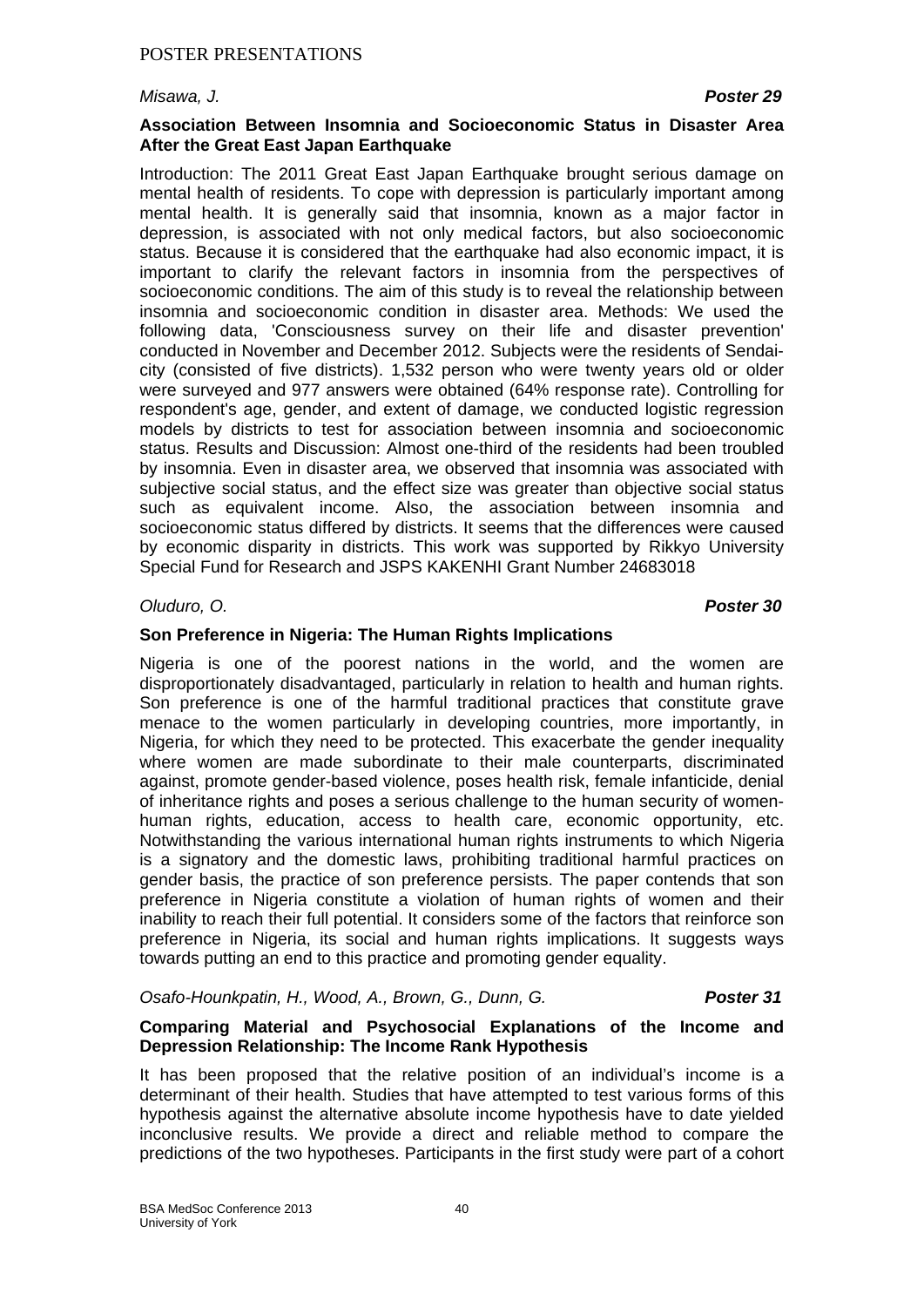living in Wisconsin who completed measures of household income, marital, occupational and employment status, and self-reported depression in 1992 and 2004. Cross sectional and predictive analysis was performed. Analysis was repeated on data from a second study, using part of a longitudinal cohort sample of 32,900 British individuals followed up for 6 years. Depression was assessed in both studies using the Centre of Epidemiologic Studies Depression (CES-D) scale. We determined the best fitting absolute income model (using the optimum specification of utility as function of income) and then tested this model against an income rank model. The best fitting model for both current and future risk of depression was one that included, in addition to other demographic variables, income rank within education and gender groups for both populations. As a further test, bootstrapping analysis confirmed that the rank model was a better fit than the alternative model. This study provides evidence for the role of psychosocial processes that link social rank to depression. The findings may inform strategies to reduce income-related health disparities.

# *Owens, C., Benson, O., Gibson, S., Boden Z., Owens, C. Poster 32*

### **Exploring the 'Triangle of Care' in Relation to Suicidal Individuals: A Qualitative Study**

Background: Relatives and friends play a key role both in engaging professional help for a person who is suicidal and in continuing to manage risk. However, little is known about the social dynamics of care-giving, when the care is being shared by lay and professional carers.

Method: Data were collected as part of a grounded theory study exploring the suicidal process as experienced by people who have attempted suicide, their 'significant others' and people who have been bereaved by suicide. The 'Triangle of Care' model (National Mental Health Development Unit, 2010) was used to conceptualise the relationships between the suicidal individual, lay carers and mental health professionals.

Findings: Individuals who had attempted suicide were often ambivalent about disclosing suicidal feelings to those around them because they feared losing autonomy and control. Some also expressed ambivalence about burdening relatives and friends with responsibility for their care and safety. Likewise, some relatives and friends expressed ambivalence about assuming responsibility for a person in suicidal crisis, often because they feared they lacked the skills and knowledge to offer effective help. Relatives and friends often felt excluded by professionals, who seemed unwilling to take account of their unique understandings and concerns, and were sometimes made to feel that they were 'part of the problem'. Effective communication between lay carers and professionals was often hampered by beliefs about confidentiality. Some lay carers felt there was an expectation from professionals that relatives would take responsibility for care-giving without advice and support on how to manage suicide risk.

# *Perry, L., Owens, C., Owen, G. Poster 33*

#### **Acknowledging and Responding to Dementia in the Family and Social Network**

Dementia, a growing social and economic problem, is estimated to cost the UK £23 billion per year, more than cancer and heart disease combined. Early detection and treatment have the potential to reduce the social and economic burden, and it is increasingly becoming the target of government policy. This study aims to get a better understanding of how family and social network members make decisions about whether and when to seek help for the early signs of dementia. A qualitative design is employed, using in-depth interviews with multiple informants in each case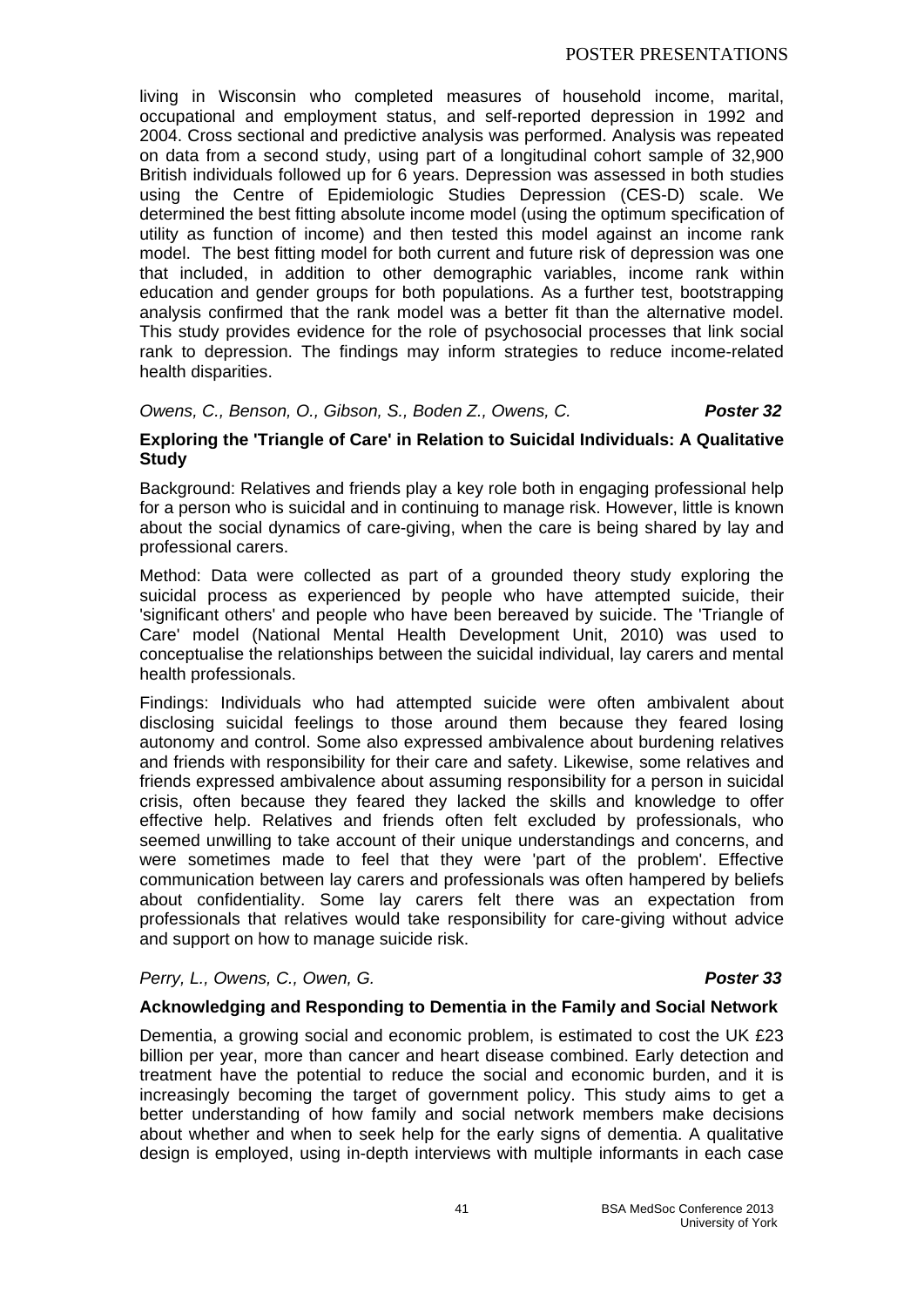in order to develop 10-15 detailed case studies. Techniques of both thematic and narrative analysis are used to compare within and across cases. Analysis highlights the discomfort social network members face when raising concerns about dementia and the complexity of seeking help on behalf of someone else. Findings suggest that certain social conventions, family scripts and the placing of individuals within the network all have an influence on who can talk to whom and about what, and essentially determine the timing of professional help seeking. This study has implications for health and social care policy in improving the ability and confidence of social network members to communicate effectively about the early signs of dementia and instigate earlier diagnosis.

### *Polak, L. Poster 34*

# **'Seeing is Believing': Do Pictures Make Knowledge More Salient Than Words or Numbers?**

I am interested in the ways in which people combine and construct knowledge about their state of health and then use this knowledge when deciding about health behaviour such as taking pills. The salience of such knowledge partly depends upon the kind of information upon which it is based; I explore the ways in which different kinds of information get used and contribute to salience. As well as analysis of interview data, my starting point is Blaxter's account of the way her own test results contributed to her (distributed) embodiment. Building on this account, I suggest that drawing distinctions between different kinds of test result may refine our understanding of how these results affect their subject.

First, pictures, the most obvious example of a test result likely to contribute to distributed embodiment, do not always seem to be highly salient to my interviewees.

Secondly, some other test results, although expressed in numbers, may also contribute to distributed embodiment.

Thirdly, the salience of pictures does not necessarily depend on seeing them with one's own eyes.

Lastly, some purely numerical results seem highly salient to some people, and I think this works in a way that is distinct from distributed embodiment.

One interviewee summarises the issue underlying my interest in salience within a study about preventative medication:

'It's a preventive thing and you haven't seen any… need to take them'

My objective is to identify what does tend to make people 'see a need'.

*Roberts, J., Arribas-Ayllon, M. Poster 35*

#### **Metaphor Use in Genetic Counselling: Perspectives From Cancer Genetics**

Communication and understanding of cancer risk is essential element of genetic counselling. Using qualitative methods and drawing from cognitive linguistics, this study explores the structure and experience of genetic counselling from professional and patient perspectives.

Researchers looked at genetic counselling for patients who are at risk of inheriting an alteration in genes that lead to significantly increased risk of breast and ovarian cancer. We found that conceptual metaphors played a key role in communicating complex ideas about the probabilistic nature of risk and in allocating responsibility for making decisions.

Through a mixture of clinical observations and semi-structured interviews a rich data set has been generated regarding both professional and patient experience.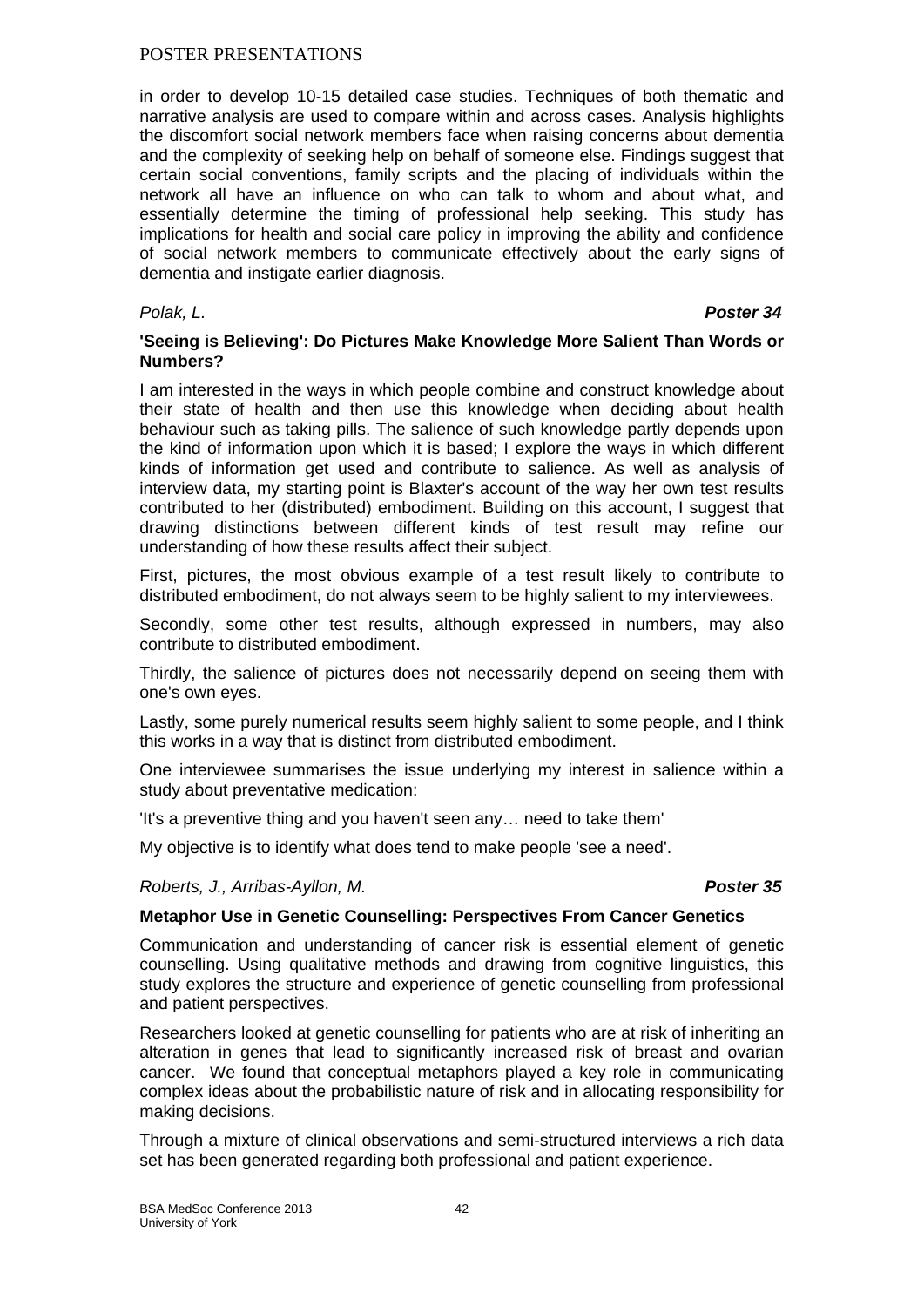The key findings from the study are:

i) Metaphor is an essential tool used to understand what genes 'are' in the context of clinic. Discourse concerning genes was found to be rich in metaphor indicating that genes can be thought of as 'boundary objects' in the context of the genetic counselling clinic.

ii) The metaphor of 'a journey' is a valuable tool for patients and professionals to negotiate and understand the meaning of both of risk and responsibility in cancer genetics.

iii) Organisational metaphors suggest genetic counselling fits within a Foucauldian conception of the clinic. Learning how metaphor is used will be of importance in conceptualising how genetic counselling has come to be framed in the broader context of cancer genetics. Additionally this will help further our understanding of how power relationships are created between patients and genetic counsellors.

*Robson, S., Parr J., Buswell C., Thomas J., Kisler J., Colver, A ., Thomson R., Pennington L. Poster 36*

### **Negotiating Well-being: Shared Decision Making in Paediatric Gastrostomy**

Feeding through a gastrostomy tube allows nutrition to be delivered without the oral and swallowing phase of eating. In some cases, parents considering a gastrostomy for their child balance their child and family's need for normalcy with the child's need for nutrition. Also, some parent-professional interactions have been described by both parties as 'difficult'. The need for better communication, a greater understanding of parent values and more support for parents has been identified.

We interviewed parents  $(n=4)$  and a range of professionals  $(n=7)$  about four children (aged between 4-16 years) who had been offered gastrostomy to replace or supplement oral feeding. Parents' accounts focussed on decision-making as centred on emotional well-being, whereas professionals focussed on the physical well-being of the child. For parents, the loss of oral feeding can mean both the loss of reciprocal interaction with the child alongside denying the child a means of pleasure. Professionals recognise and attempt to accommodate this position. However, this can be in tension with the need to manage the child's physical needs. The decision-making journey could be characterised as counselling to acceptance. In this way, this study begins to modify some of the assumptions of prior work, as the issue may not be deciding on gastrostomy but grieving the loss of oral feeding.

#### *Ross, C., Duckett, K. Poster 37*

#### **From the Patient Perspective: An Ethnographic Study of a Communications Agency Investigating the Medicine 'Adherence' Process**

Healthcare communications agencies are an understudied segment of the pharmaceutical industry, in part due to restricted access for research. This study is an ethnographic investigation into the lived experience of a healthcare communications agency, and is part of a wider project examining rhetorical agency and social accountability within the pharmaceutical industry. This account describes how the agency approached the problem of addressing medicines 'adherence'. The pharmaceutical industry is increasingly interested in patient engagement, especially concerning so called 'adherence', and as such this notion is a particular focus for the agency.

Methodology includes both participant observation (June 2012 – ongoing as part of the wider study) and active interviews with 11 employees specifically involved in the adherence project. The UK -based agency works with global pharmaceutical companies, for whom they produce material aimed at audiences varying from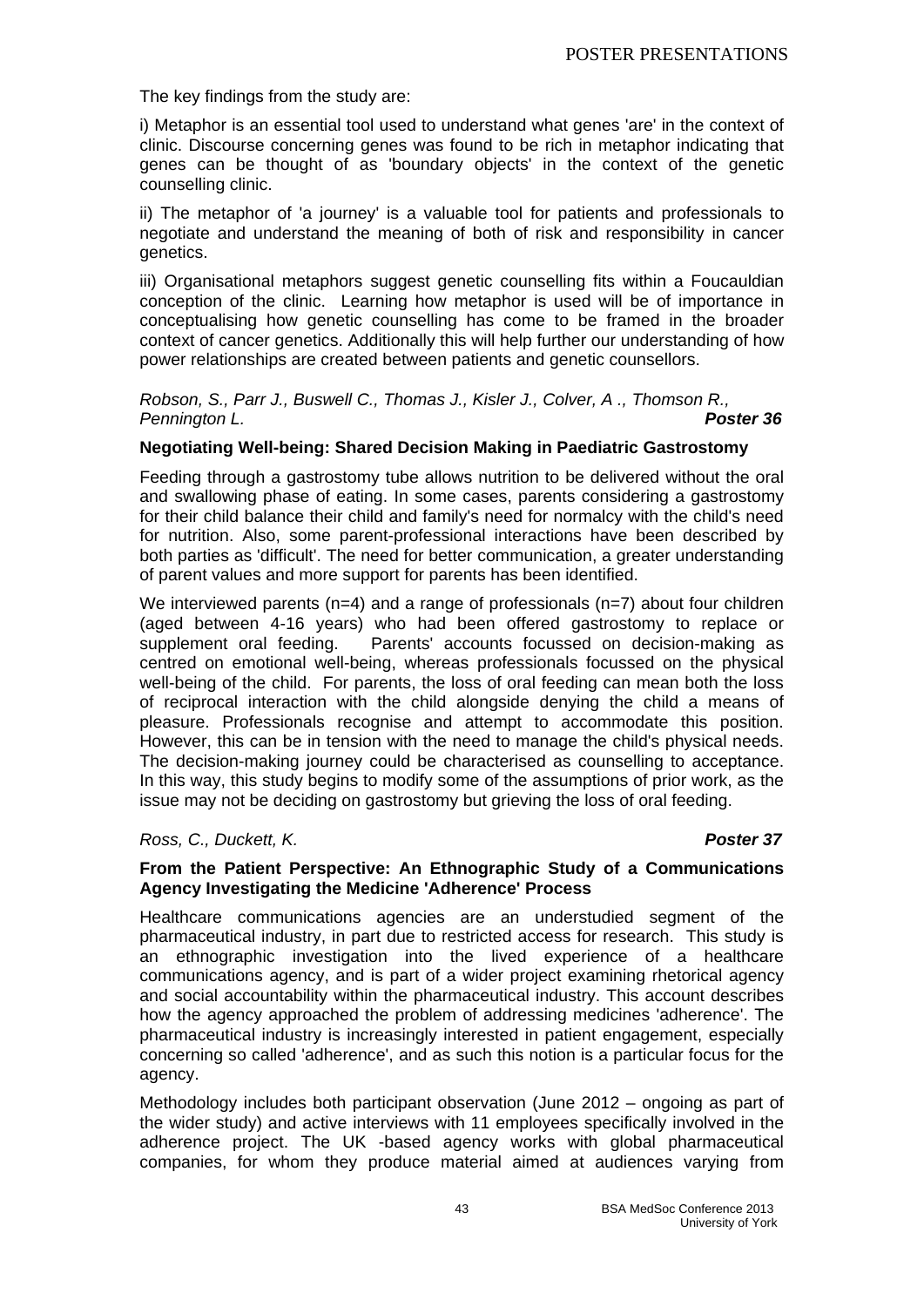physicians to patients, through diverse media ranging from paper leaflets to social media activity.

The agency made use of reflexive techniques and a wide range of data sources to explore the concept of adherence from a starting point of the patient experience. This led the agency to reframe the notion of 'adherence' as 'the medicines-taking experience'. Consequently, the agency developed a process for understanding and describing the medicines-taking experience and a range of interventions aimed at improving that experience. In uncovering this process this study reveals how communications agencies make use of 'knowledge', and how that understanding is harnessed to shape the way in which the industry communicates with patients and other stakeholders.

# *Royset, B., Barstad, J. Poster 38*

# **Improving Patient Safety in a Local Hospital Setting**

Background and purpose - Møre and Romsdal Hospital Trust have implemented routines on how to handle adverse incidents, from unit level upward through the organization and further onto relevant public bodies. Still there is need to establish a more comprehensive approach at unit and sub-unit level.

Since 2010 a Patient Safety Project was implemented to develop a comprehensive, unit-based approach to safety. The local process and chosen approach are built upon The Comprehensive Unit-based Safety Program (CUSP) method.

Discussions and literature on patient safety points at the importance of improving the safety-culture in order to improve patient-safety, in the project this has been structured into three main strategies:

Openness and using incidents actively to prevent further incidents

Improving personnel awareness to risk factors and minimize/eliminate negative effects

Continuous updating knowledge and skills to ensure patients receiving optimal care.

Methods and materials

A long-term implementation plan has been developed where the first two have been implemented

1) Internet based Patient Safety Survey based upon the CUSP model and adapted to the local setting (December 2010 - January 11, 62 % response N=2600).

2) The Project is now in the process of presenting results to the Units to start the unit-level process. A facilitator is engaged to recruit 3-4 Units for further implementation of the CUSP model. Aim: to build a basis for comparing effects with the National Strategy to Improve Patient Safety.

3) Building direct relations between the recruited units and key administrative personnel at Hospital level to develop a reciprocal strategy intended to improve implementation strength

4) Identify key elements of high risks at unit level to engage between units and key personnel to develop strategies and solutions for improvement

5) Dissemination of results from involved units to siblings not involved in the intervention

6) Carrying out of a 2nd internet-based survey to search for improvements in patient safety culture at Hospital level.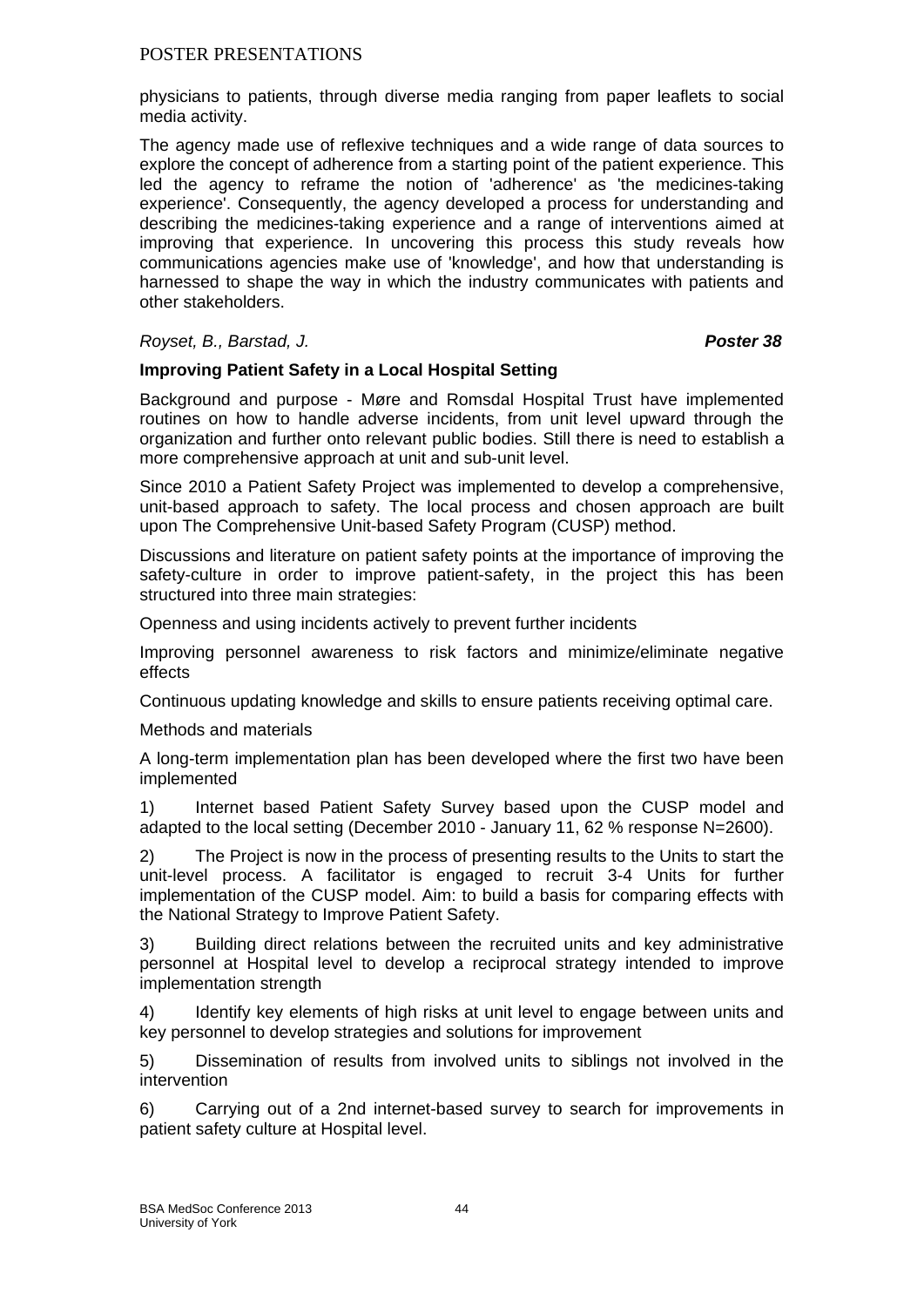Results - Since this is a project still in its infancy, no final results or strong results can be presented. The intention is to present and discuss the project structure, intentions and implementation.

### *Salmane-Kulikovska, I., Mezinska, S. Poster 39*

### **Influences of Pharmaceutical Companies on Medication Prescribing: Perceptions of Physicians and General Practicioners**

Influence of pharmaceutical industry on prescribing decisions of physicians through a range of promotional tools has been reported by several studies; however there is also evidence that physicians themselves often fail to acknowledge their vulnerability to this influence. It has been noted that even small gifts can shape behaviour, and self-interest is not always the key factor in this respect. Social life is recognized to be much based on the principle of reciprocity – the need to return benefit for benefit is one of the basic motivators in human society. The qualitative study aims at disclosing physicians' and GP's opinions on whether different aspects of cooperation with the pharmaceutical sector may have any influence on their prescribing practices. The study results revealed that cooperation is perceived by the doctors to possess several benefits – provision of information, education support, etc. A part of informants recognized that either direct or indirect impact on the prescribing behaviour may exist. Opinions obtained by the study also revealed the illusion of unique invulnerability – a belief that only others can be vulnerable to the influence. The identified notion of reciprocity is discussed using the Exchange theory perspective.

*Sandall, J., Dodwell, M., Gibson, R., Murells, T., Coxon, K., Cookson, G., Bewley, S., Bick, D. Poster 40*

### **Organisational Influences on Variation in Rates of Caesarean Birth Among English NHS Maternity Services: A Cross-sectional National Study**

Background - Health reform focuses on resolving some of the irrationalities of a system whereby variation in services are often not linked to improved patient outcome. Sociologists have documented the extent of problem, and variation in access and health outcomes. For example, the proportion of women in England having a caesarean birth increased from 9% to 25% between 1980 and 2012, with increasing evidence regarding adverse short and long term effects on mother and baby.

Aim - To investigate the influence of organisational factors on the variation in caesarean birth rates after adjusting for maternal characteristics and clinical risk factors.

Design & Methods - Cross-sectional analysis using routinely collected data from Hospital Episode Statistics 660,000 deliveries from 140 NHS trusts in England in 2010-11. Caesarean birth rates were calculated for each trust and multiple logistic regression models used to estimate the likelihood of women having a caesarean birth given maternal characteristics, clinical risk factors and organisational factors.

Results - A total of 48% of women in England were categorised as low risk, and 24.8% were delivered by caesarean section. Unadjusted rates ranged from 36.1% to 15.2%. Following adjustment for socio-demographic and clinical risk factors, adjusted rates were of a similar range but rates for individual hospitals changed, and the impact of organisational factors were examined.

Discussion - Routinely collected data can provide information about the type of births women experience and provide the means to adjust trust data to take account of the profile of women giving birth in each location, and explore organisational factors.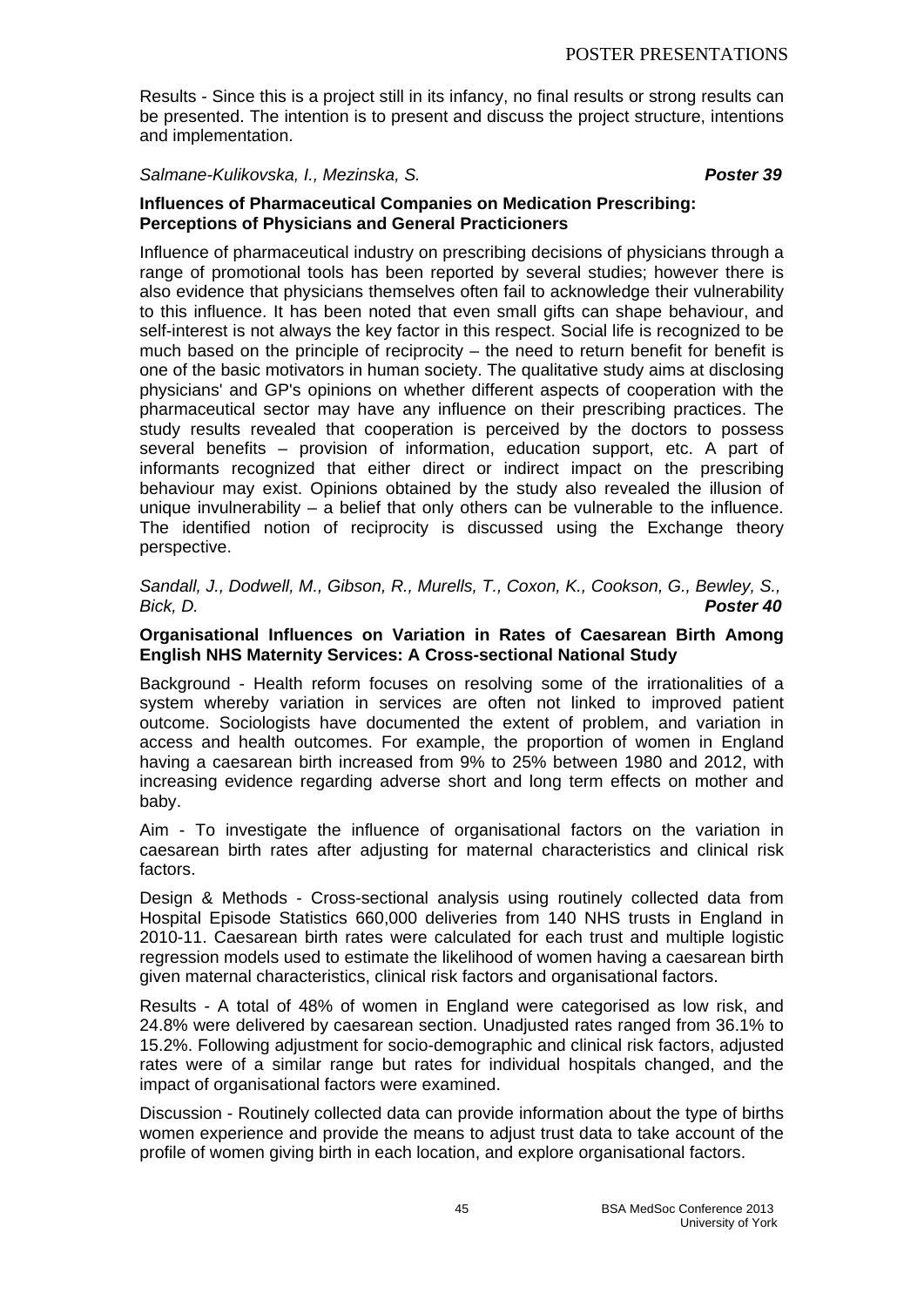*Sherratt, F., Robinson, J., Field, J. K. Poster 41*

### **The Significance of Lung Cancer Risk Perceptions Among Individuals Quitting Smoking: A Mixed-method Study**

Conceptions of 'good health' vary from person to person and are likely to change throughout the life course. Consequently, the reasons as to why people may or may not engage in any recommended healthy activity are complex. Risk theory has been utilised to understand what people believe constitutes a risk either to their own health or to the health of other people, and has provided a useful means of understanding why some people choose to make changes to their lifestyles to maintain their health, and others don't. While some research studies support the relationship between risk perceptions and positive health behaviour change, others suggest that risk perception alone cannot satisfactorily explain why some people engage with (or ignore) 'health messages' and that wider social and environmental factors should also be considered. Here we present the initial findings from a study designed to investigate the extent to which lung cancer risk communication may motivate individuals to alter their smoking behaviour. Drawing on data from thirty current and former smokers, we consider the relationship between an individual's lung cancer risk, calculated using the Liverpool Lung Project risk model, and their own perceptions of their lung cancer risk and wider beliefs about the negative health effects of smoking, and explore how informing people of their individual lung cancer risk may or may not motivate them to engage with smoking cessation services and to stop smoking in the shorter and longer term.

### *Stewart, K., Cole, M. Poster 42*

# **Plant Foods and Public Health: Is it Time for a Vegan Public Health Initiative?**

Food related ill health costs the NHS approximately £6 billion pa, largely due to unhealthy diets rather than food borne disease. In light of the evidence of the health protective benefits of fruit and vegetable consumption, the failure of initiatives such as 5ADAY to dramatically increase fruit and vegetable consumption, growing evidence of health risks associated with animal products, and the growth in interest in plant-based diets, this paper explores how plant-based diets are presented in dietary information. We present a review of 4 major online sources of public health information in the UK, which show:

- A focus on the health risks of plant-based diets;
- Failure to report the health benefits of plant-based diets;
- The existence of plant-based diets being ignored
- A lack of information for those following plant-based diets
- A focus on adding fruit & vegetables, not meal plan around them

We discuss the implications of this for the general population and those already seeking to follow a plant-based diet, and look at how dietary advice in comparable Western societies takes a more plant-orientated approach to meal planning. We conclude with some suggestions for reforming UK public health advice on plantbased diets, in order to encourage their uptake and maintenance. We argue that this approach can aid and extend the 5 A DAY policy, ultimately reducing the burden of unhealthy diets on the NHS.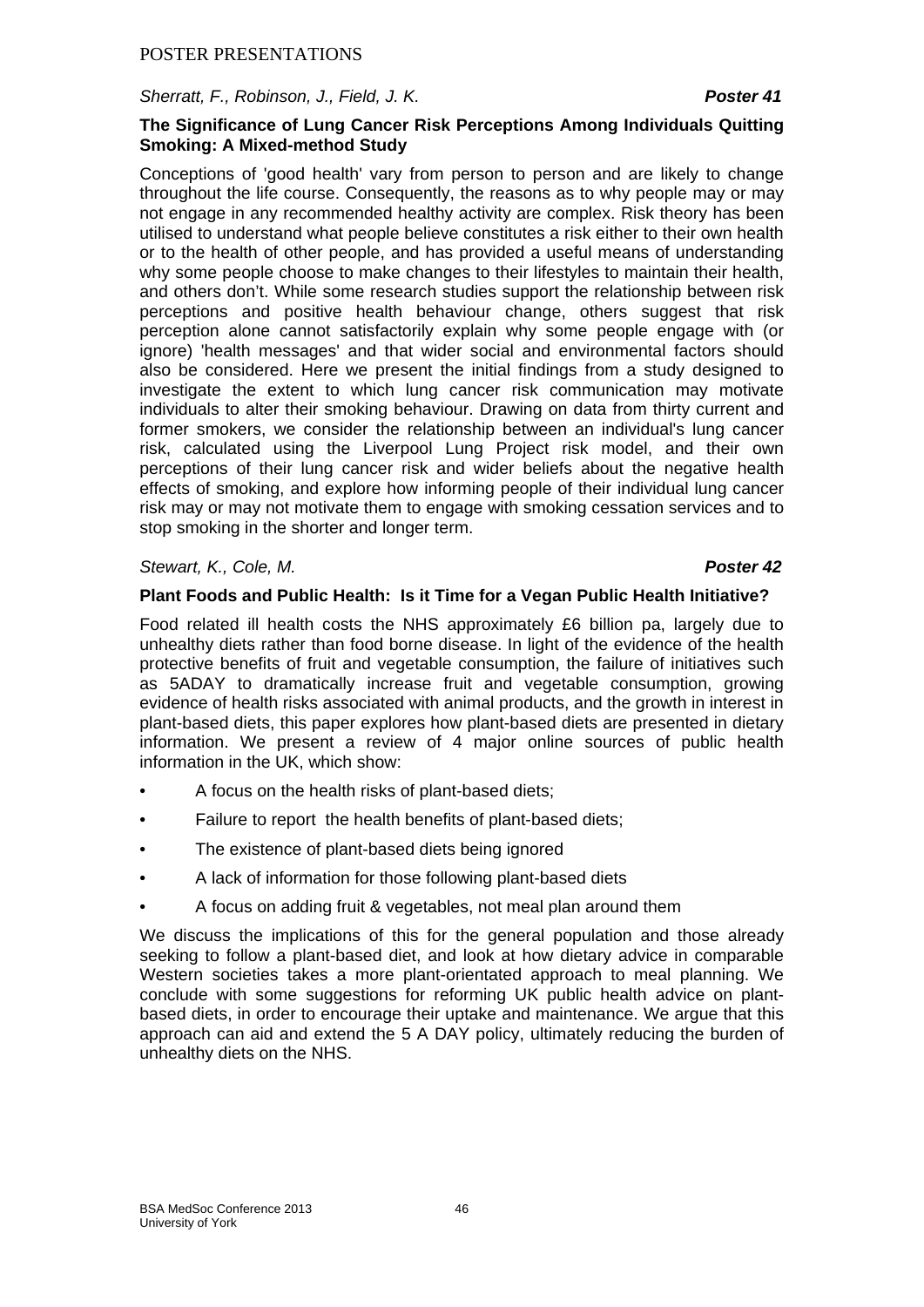*Tuomainen, H., Bayes, S., Bhoday, M., Cross-Bardell, L., Bird, L., Qureshi, N., Kai, J. Poster 43* 

### **Exploring Women's Views and Experiences of a Novel Preconception Health Intervention in General Practice**

Preconception care provides an opportunity to optimize the health of both the mother and the future child through risk assessment, health promotion and intervention. Currently in the UK the provision of preconception care is opportunistic and inconsistent in general practice. It is hampered by a lack of prevailing culture of preparing for pregnancy and the realities of pregnancies often being unplanned. No approach to preconception care has been comprehensively tested in the UK; furthermore few studies elsewhere have investigated women's views and experiences regarding preconception care. Our study addresses these gaps by exploring the acceptability and feasibility of a novel preconception health intervention for women.

The intervention was carried out at nine GP practices in ethnically diverse communities in the East Midlands at higher risk of poor maternal and child health outcomes. Eighty-four women attended a preconception health assessment at their practice. The research presented here draws on semi-structured interviews conducted with a sub-sample of these women and also on relevant data from questionnaires filled in by all women. The interviewed women were aged 18-45 and of diverse ethnic and educational backgrounds. The paper focuses on women's awareness of preconception health issues, their views and experiences regarding the delivery of the intervention and the impact of the intervention on their thoughts and behaviours, thus providing insights into the best ways of promoting preconception care in this context. We discuss challenges and opportunities facing preconception care in general practice and draw conclusions on implications for service delivery and public health policy.

# *Vaalavuo, M. Poster 44*

### **The Impact of the Economic Crisis on the Use of Health Care Services and Pharmaceuticals: Helsinki 2006–2011**

The presentation will examine the effects of the economic crisis on the use of health care services and pharmaceuticals in the capital of Finland. The economic crisis can influence well-being in many ways. First, it has an impact on the overall employment situation and thus, on the economic resources of people. It can also have a direct effect on the mental health of people affected increasing the incidence of alcoholrelated deaths and suicides. Second, with financial consolidation, governments are forced to cut spending on services. These factors can impact on the use of public services via increased demand and lesser supply of services simultaneously. These premises will be addressed in the presentation. An emphasis is put on the analysis of inequalities in the use of health care in general: Who use services and has the crisis influenced the use by some socioeconomic groups in specific? Has the impact been unequal across different groups of the society? The presentation focuses in particular on the people receiving the Finnish last-resort social assistance benefit.

The analyses are based on detailed data making the study of the described phenomena highly interesting: a comprehensive register data from Helsinki includes the use of all publicly provided social and health services during the period 2006– 2011. This is complemented by data from the Finnish Social Insurance Institute (pharmaceuticals and social benefits) and Statistics Finland (socioeconomic background variables). The final data set will be available for use in June 2013.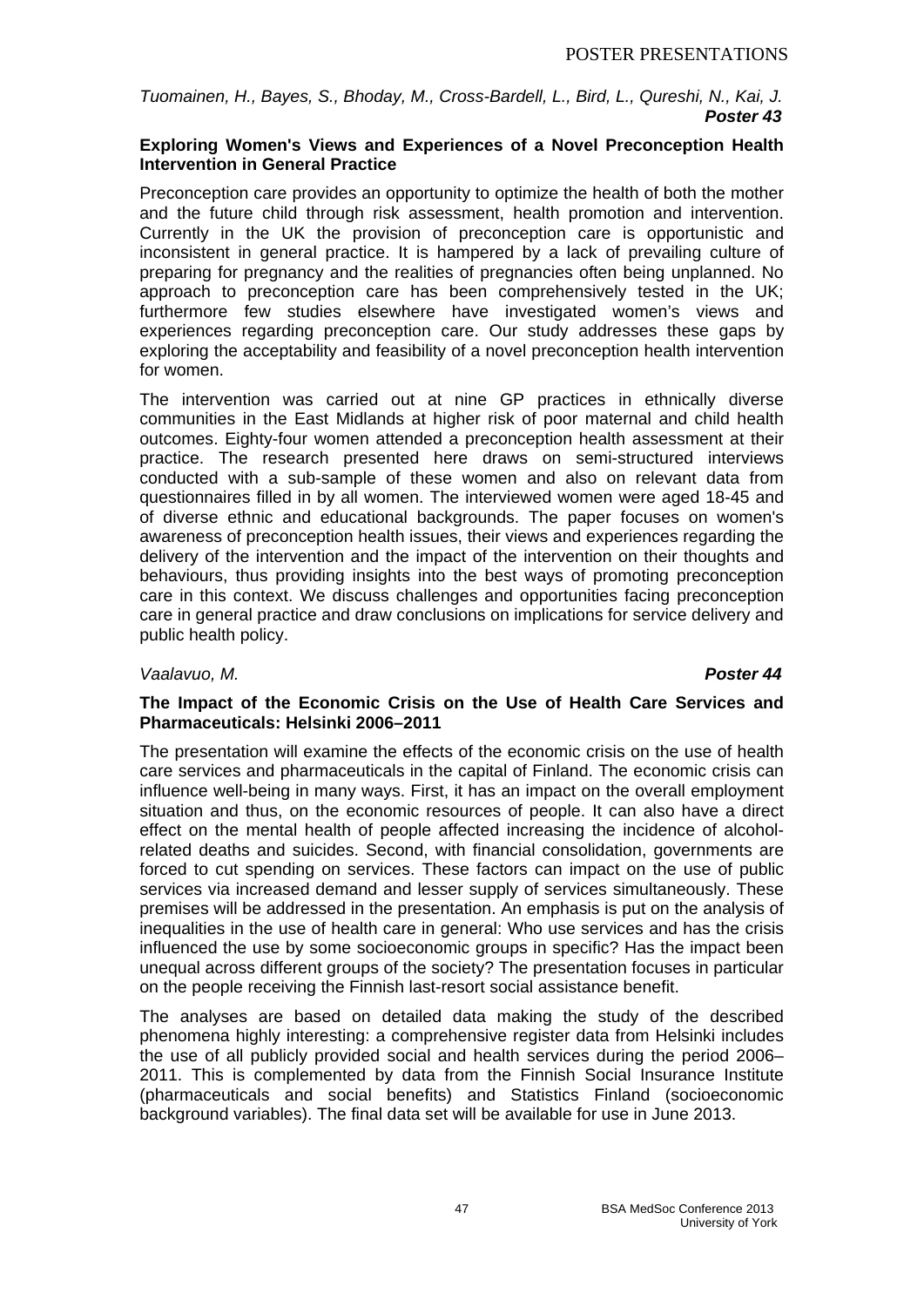# *Watson, R., De Bono, J., Gupta, V., Le Couteur, A. Poster 45*

### **Autism Healthcare Transition Plan**

Recent UK policy documents have stressed the importance of supporting young people (YP) with complex health needs to make the transition to adulthood (e.g. DoH & DfCSF, 2008). YP with autism may find this particularly challenging due to social communication problems and potential difficulties coping with change (Beresford et al., 2013; McConachie et al., 2011). 1 in 10 children attending child and adolescent mental health services (CAMHS) have a diagnosis of autism (Wistow & Barnes, 2009). The Autism Act (UK Parliament, 2009) and related statutory guidance (DoH, 2010) placed duties on all services in England to improve access for YP and adults with autism.

Previous work found no published models of transitional care for YP with autism (Watson et al., 2011). Ten summary categories of high quality transitional care were identified in this review and used to develop an Autism Transition Healthcare Plan (ATHP) for use within CAMHS to help prepare YP with autism for the transition to adulthood. Feedback on the first draft was received from 24 professionals from CAMHS; adult mental health; and third sector organisations. Feedback was sought on the revision from 10 parents involved with Daslne (McConachie et al, 2009). The main comments related to clarifying wording, as people with autism may read things in a very literal way. Most feedback was positive and indicated that this would be a welcome and useful tool. All feedback was collated and the tool redrafted; it is currently being evaluated in CAMHS services in North East England.

### *Wiklund, M., Bengs, C. Poster 46*

### **Embodied Dimensions of Distress – Young Swedish Women's Mental Health in a Context of Gendered Neoliberalisation**

Stress, psychosomatic pain, and various mental health problems such as anxiety and depressive mood are common among adolescent girls and young women –both in Sweden and internationally. Yet, relatively few mental health and public health studies have explored and problematised young women's lived and embodied experiences of distress in relation to social change and societal processes of gendered neoliberalisation. Further, mental health issues are less explored within youth research and girlhood studies. However, within medical sociology and feminist studies body and health as social constructs are well explored and theorized.

The aim of our presentation is to illuminate and contextualize dimensions of lived embodied experiences of stress, bodily suffering and self-regulation within our empirical material of Swedish adolescent girls and young women who have turned to a youth health centre because of their stress-related problems. A specific focus will be on body, embodiment, emotions, gender and neoliberalisation – and what Angela McRobbie (2009) terms as 'post-feminist disorders'.

Repeated interviews were conducted with girls and young women, aged 16-25 years, visiting a youth health center in northern Sweden. We analyzed the interviews by discourse-oriented qualitative content analysis. 'Living close to the edge' is interpreted as one of the common themes running through the interviews and represents the participants' situations of distress in their daily lives. The theme contains dimensions of physical, emotional, cognitive, social, and existential distress, as well as dimensions of distrust and disempowerment. Moreover, bodily dissatisfaction, dieting and practices of self-regulation permeated the young women's stories.

We emphasise the importance of contextualising young women's stress, and of developing gender-sensitive interventions within youth health services.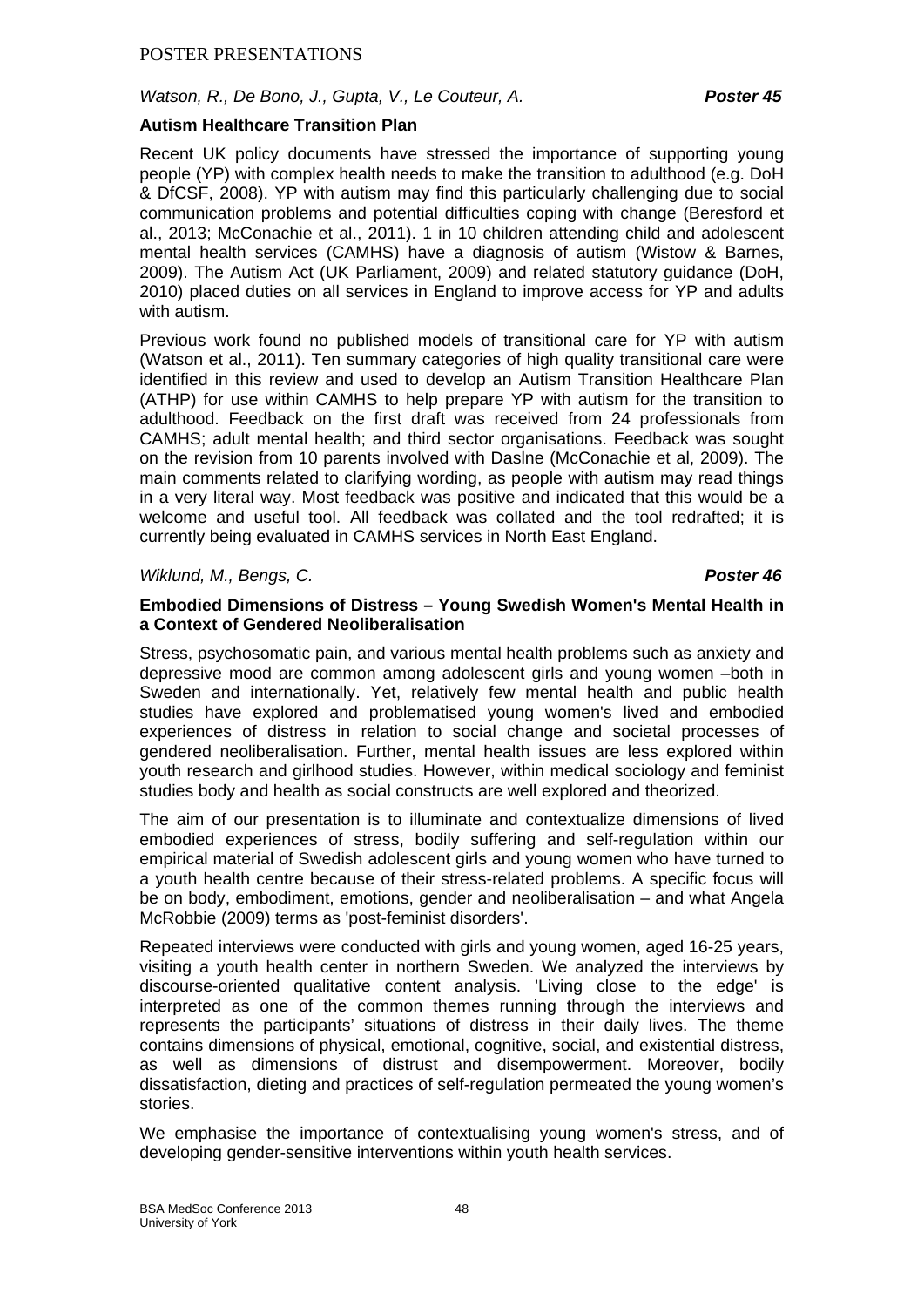*Williamson, E., Abrahams, H., Cameron, A., Henry, L., Morgan, K. Poster 47*

# **The TARA Project: Homeless Women, Identifying and Addressing Complex Needs**

Both men and women experience multiple forms of exclusion and disadvantage when they become homeless. Research evidence shows, however, that the reasons for men's and women's homelessness differ. The most striking difference being, women are far more likely to become homeless due to domestic abuse and, as recent studies of the needs of homeless women in Bristol have revealed, that homeless women continue to suffer gendered abuse while homeless. They required help with a wide range of complex needs which included having 'someone to talk to' about their experiences both past and present. Women talked about wanting safe spaces where they could explore these experiences. The range of what has been termed 'complex needs' includes the manifestation of issues related primarily to mental health problems (for example, self harming), and drug and alcohol abuse, often as forms of self medication.

Reporting on findings from the TARA project, a longitudinal study of homeless women, this paper will explore the ways in which different complex needs are experienced by homeless women, and the impact such issues can have on the provision of services to women in this situation.

By looking at women's experiences over time, this study was able to identify key trigger points which enabled women to overcome the multiple disadvantage they face as homeless women.

This research also identified the fact that the entrenched and complex nature of the issues faced by homeless women mean that they often need long-term and specialist support. However, during times of austerity, this is often replaced by more generic and short term interventions which can exacerbate the negative experiences women have encountered throughout their lives.

 Preliminary findings continue to reflect the primacy of the availability of safe, affordable housing, but that in order to maintain their tenancy and move forward in their lives, women with complex needs also need the space and opportunity to understand the gendered experiences of their lives.

*Willis, K., Harley, K., Short, S., Collyer, F., Calnan, M., Gabe, J., Franklin, M., Lewis, S. Poster 48*

### **Navigating the Australian Health Care Maze: Implications for Empirical Research and Policy**

The expansion of private markets into health care systems is often publicly predicated on the notion of 'increased choice'. For example, in Australia, government and private health industry messages promote choice as a reason to take out private health insurance (PHI). However, PHI may not increase healthcare choice. Disincentives to utilise private health insurance, once purchased, include out of pocket costs and availability of services. The notion of choice requires scrutiny. While studies have focused on aspects of choice in health care, few sociological studies have examined differential capacity to choose and the social structuring of choice.

Drawing on Bourdieu's theoretical framework of intersecting forms of capital, including cultural capital, social capital, symbolic capital and economic capital and adding spatial (geographic) capital, provides one way of addressing the gap in knowledge about health care choice. This enables exploration of the variety and potency of resources brought to decision-making; the complex and unequal ways in which social context and social position enable and constrain particular choices.